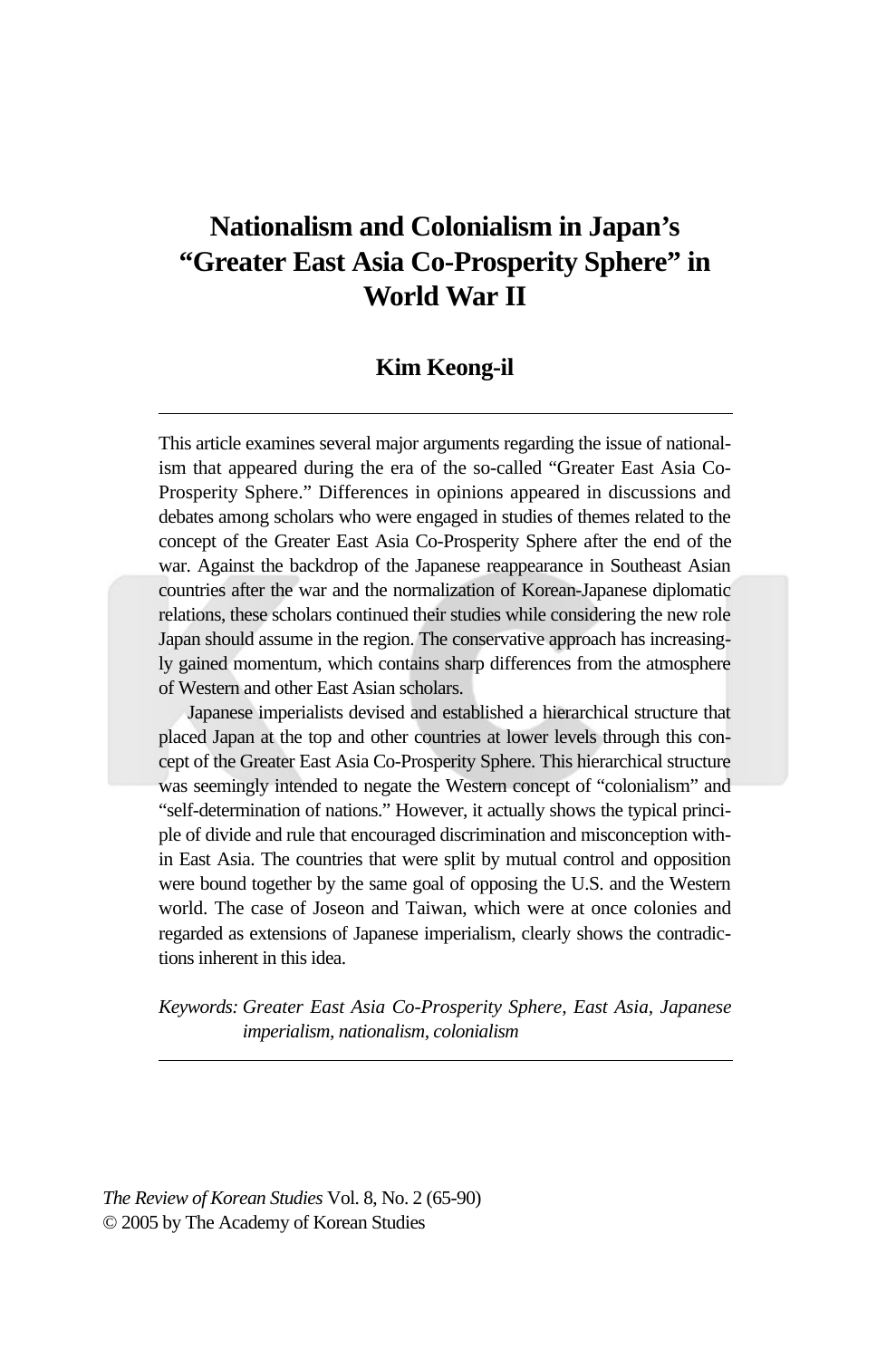### **Introduction**

The concept of the so-called Greater East Asia Co-Prosperity Sphere (*Dai-Toa*) *Kyōeiken*) could be regarded as a form of ideology that was established in order to justify Japan's invasion and colonial rule of nearby countries in Asia and the Pacific Ocean during the Second World War. In the early days of expansion, during which the Japanese army invaded Taiwan, Joseon Korea and Manchuria, the Japanese emphatically propagated an argument that all the people living in those regions in fact shared such similarities as racial profiles and cultural traditions. This idea was later entitled as the theory of "Same Race, Same Culture" (*Do*shudōbunron). The concept of the Greater East Asia Co-Prosperity Sphere was part of the Japanese plans to establish a new order throughout the region, and such was enabled by the Japanese military campaign that continued throughout Southeast Asian societies and also the Pacific region. This was one of the very first plans of regional order in East Asia. In its own transformation into an imperial state based upon military campaigns and invasions, modern Japan was facing a crucial need to resolve an important issue—to determine what kind of political status it would grant the populations of colonies and semi-colonies in occupied areas. As Mark Peattie mentions, "throughout the fifty-year history of Japan's overseas empire no issue was more important or more sensitive than that concerning the proper place of the nation's colonial peoples within a Japanese order" (Peattie 1988: 103), the most important and delicate issue that concerned the Japanese invasion of Joseon and China, and also its expansion towards the Southeast countries, was the issue of the nation and nationalism.

The national issue featured inside the concept of the Greater East Asia Co-Prosperity Sphere, showed a rather self-contradictory nature, as the issue represented two different and fairly distinctive arguments and sentiments that conflicted each other. One was the argument propagating the supposedly exclusive superiority of the Japanese people, and the other was the supposed embracing of the fact that all the Asian countries should be treated equally. But as the regions' relationships with the Western world were taken into consideration, new questions were generated: Was the concept of the Greater East Asia Co-Prosperity Sphere really free from any kind of racism? That is to say, was it either an exclusive doctrine only meant for application to the situations of Asian countries, or was it meant to explore a more universal application in terms of racism? Considering the issue of colonies, such questions might as well be redefined: Were these colonial peoples distinct races, deserving permanently separate,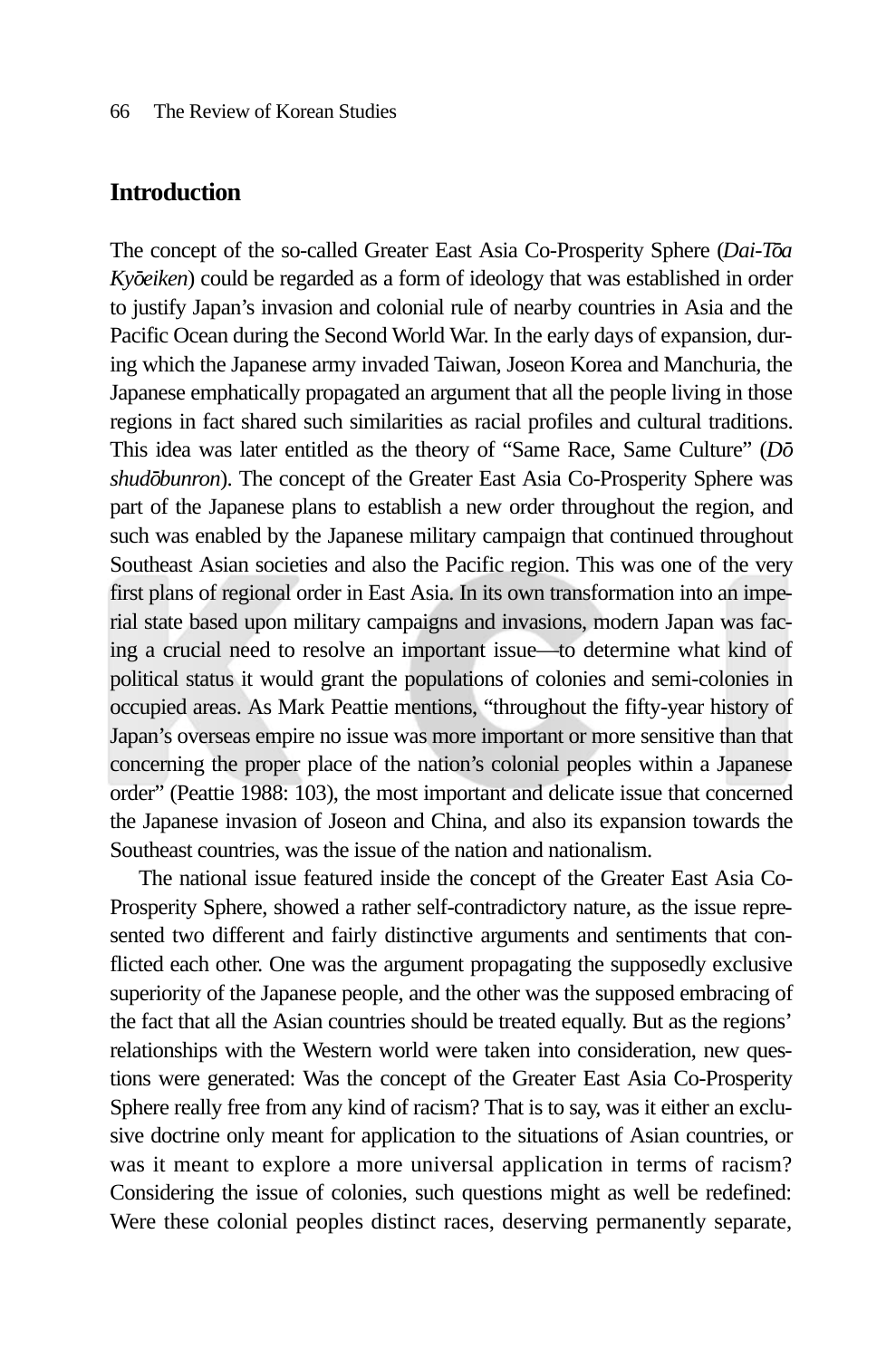though sharply subordinate, destinies? Or through the benevolent agency of Japanese civilization, could they become members of one undifferentiated cultural, spiritual, and geographic entity of Japan (Peattie 1988: 103)?

In this article, several major arguments regarding the issue of nationalism that appeared during the era of the so-called "Greater East Asia Co-Prosperity Sphere" will be examined, and especially, how those aforementioned, conflicting opinions were represented in actual arguments. Differences of opinion also appeared in discussions and debates that continued after the end of the war among scholars who were engaged in studies of themes related to the concept of the Greater East Asia Co-Prosperity Sphere. Against the backdrop of Japanese reappearance in Southeast Asian countries after the war and the normalization of Korean-Japanese diplomatic relations, these scholars continued their studies considering the new role that Japan should assume in the region. Interestingly, Japan is becoming increasingly conservative nowadays. And the opinion that the Japanese had done something good in this area seems to have gained momentum increasingly, showing sharp differences from the opinion of Western and other East Asian scholars.

Through the concept of the Greater East Asia Co-Prosperity Sphere, the Japanese imperialist devised and established a hierarchy structure that placed Japan at the top, and placed other countries at lower levels. This hierarchical structure was seemingly intended to negate the Western concept of "colonialism" and "self-determination of nations."

However, it actually showed the typical principle of divide and rule that encouraged discrimination and misconception within the East Asia. The countries that were split by mutual control and opposition were bound together by the same goal of opposing the U.S. and the Western world. The case of Joseon and Taiwan, which were at once colonies and regarded as extensions of Japanese imperialism, clearly shows the contradictions inherent in this idea.

# **Nation and Nationalism in the Greater East Asia Co-Prosperity Sphere**

All the opinions and views suggested and presented during the era of the socalled Greater East Asia Co-Prosperity Sphere bore traces of this contradiction faced by Japanese imperialism. For example, the planners of the Greater East Asia Co-Prosperity Sphere were the most firm believers and strongest support-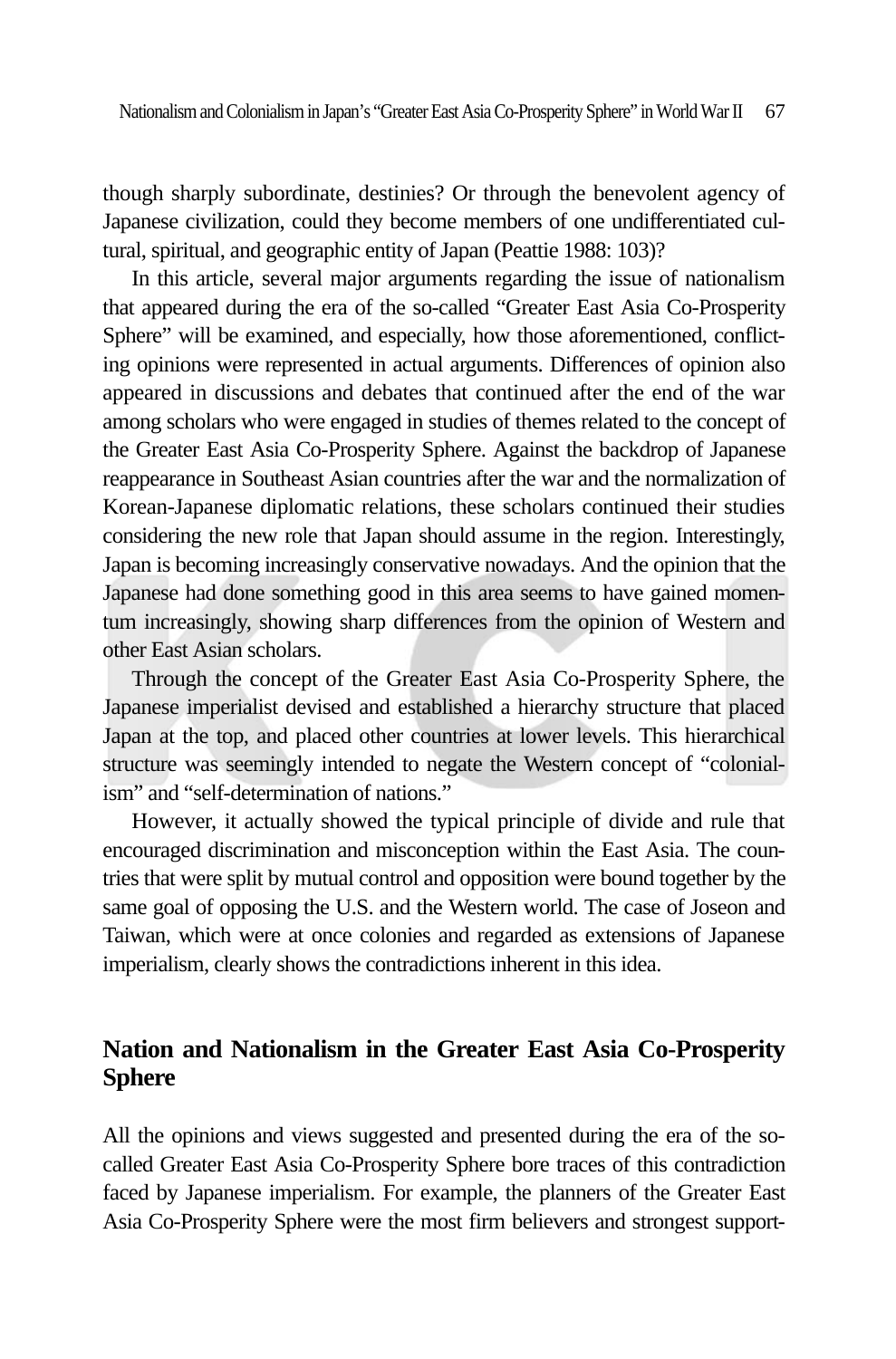ers of the idea which supposed the exclusively distinctive superiority of the Japanese people. They believed that the most important accomplishment to be achieved in establishing the Greater East Asia Co-Prosperity Sphere was to establish the Japanese people's basic perspective viewing other peoples of other countries. They argued that "We, the Yamato people, the core of construction of the Greater East Asia Co-Prosperity Sphere, should always stay above other peoples of other countries and maintain a level of dignity and superiority as the leader figure. So, in terms of actual policies and also the execution of them, we should avoid treating ourselves the same as other peoples, and we should not hesitate to take drastic measures regardless the status of the population" (Daitoa Kensetsu Shingikai 1995: 66). And in order to do so, the expansion of the Japanese population and upgrading the Japanese people's level of potential were considered to be the imperative tasks of the day, as only such expansion and upgrades would serve as the basis for the construction of the so-called Greater East Asia Co-Prosperity Sphere. They also argued that people should get married while still young, have more children, and establish plans to support mothers with children. Ultimately, they were strongly suggesting the elimination of Western philosophies based upon individualism and ejecting them from the Japanese people's minds, and they were also suggesting the promotion of a philosophy that had been based upon the traditional household units (家) to support enlarging the Japanese population (Daitoa Kensetsu Shingikai 1995: 70-73).

They also considered two things to be very important in their policies regarding the nationality issue. One was the emphasis upon the purity of the blood. And the other was the suggestion of the importance that the education of the Japanese language supposedly harbored. The latter was considered important because the Japanese language would ultimately have to serve its role as the primary language in all the countries inside the Greater East Asia Co-Prosperity Sphere. They explained that the U.S. and U.K. were able to maintain a certain level of rule in Southeast Asia because the English language had spread throughout the world, and they argued that "the Japanese language should be promoted and spread to such extent as well, to ultimately replace the English language in the region." In other words, "the local languages would prove to be insufficient in the task of letting all the people inside the Greater East Asia Co-Prosperity Sphere understand the real meaning of being part of the national polity (*kokutai*) to embrace the meaning of establishing the Greater East Asia Co-Prosperity Sphere", and that was why the spreading of the Japanese language was called for (Kikakuin 1942: 17; Daitoa Kensetsu Shingikai 1995: 78, 82).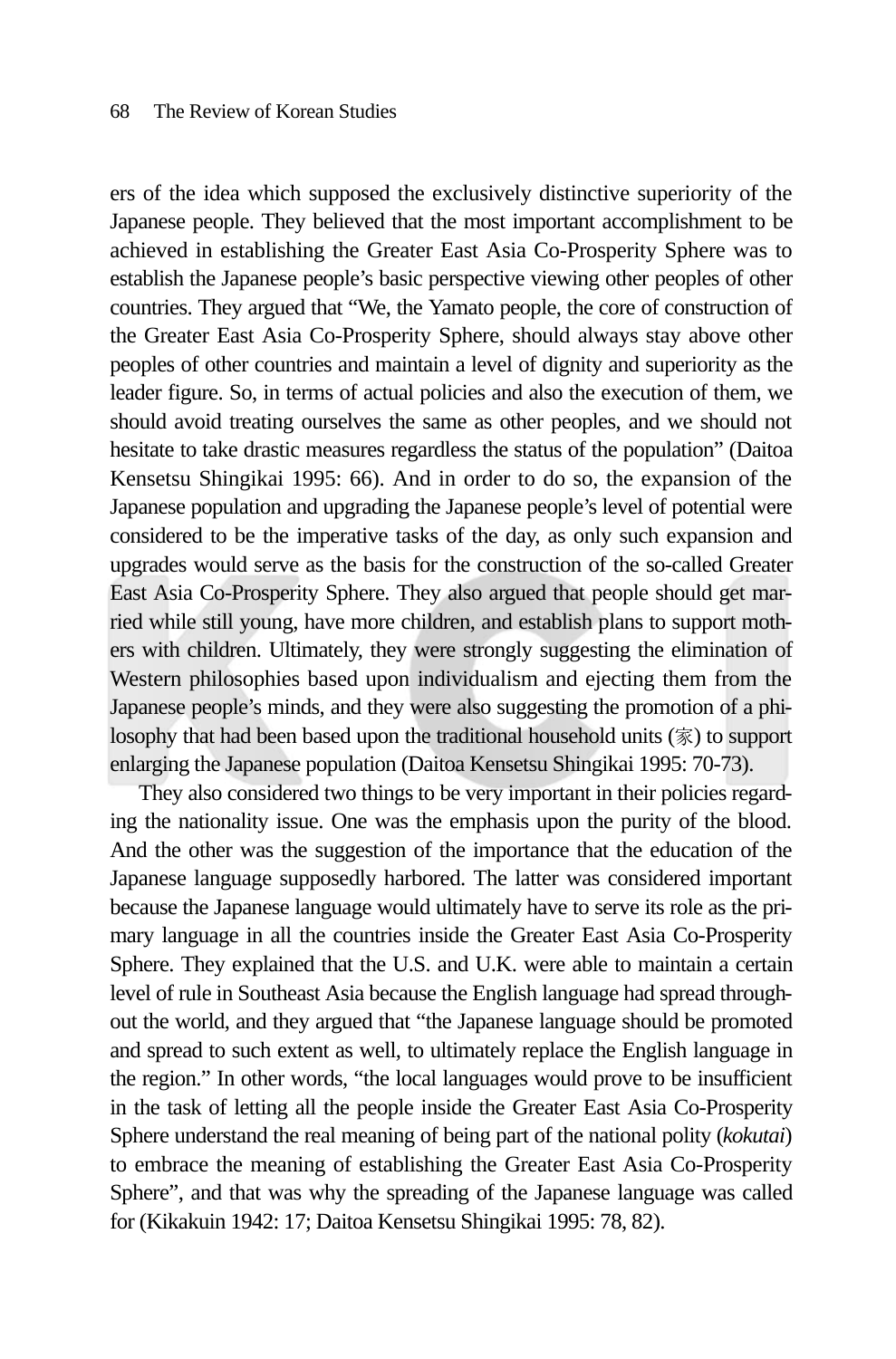Nationalism and Colonialism in Japan's "Greater East Asia Co-Prosperity Sphere" in World War II 69

Regarding the issue of blood purity, the Japanese imperialists argued that, in order to put all the effort and strength of the Japanese people together and to maintain a superior position to those of the other countries and peoples, the Japanese people living in areas other than the homeland should live in a concentrated fashion, in groups. They also recommended that they avoid inter-racial marriage by not blending in other peoples' residential areas. They believed that the "inherent superiority of the Japanese people" would be compromised if such inter-racial marriages were occured and strongly suggested that in order to maintain the level of purity, the people who were leaving the homeland might as well be accompanied by (Japanese) their life partners (Daitoa Kensetsu Shingikai 1995: 77; Kikakuin 1942: 15-16). Yet, unlike the issue of language, the issue of blood purity did invoke a controversy. For example, some believed that maintaining the so-called purity of blood was a rather difficult task and even to be simply not possible, and thus banning people from producing mixed children would, in the end, cause unexpected side effects. Some suggested that approving the producing of mixed children and guiding them to become genuine members of the Japanese people would be an honorable act of serving the spirit of "*hakkoichiu*," the spirit of imperial benevolence that should be prevalent throughout the Empire. And some even expressed their opinion of actively introducing Japanese blood into the veins of other peoples through inter-racial marriage (Daitoa Kensetsu Shingikai 1995: 77-78; Kikakuin and Daitoa Kensetsu Shingikai ed. 1995: 148-150).

Interestingly enough, in the case of Joseon, the idea of introducing Japanese blood to the Joseon people's biological makeup was frequently discussed as the Korean peninsula was considered to be a potential part of their own territory for the future. The land was going to be owned and regulated by the Japanese, so why not infuse Japanese blood with the Korean? In regions like Joseon, which were showing traces of advanced levels of assimilation into the Japanese Empire, the Japanese also intended to recruit women from higher levels of society, have them live in a sort of concentrated facility, and encourage them to have and give birth to mixed children, and give them extra special education (Kikakuin and Daitoa Kensetsu Shingikai ed. 1995: 148-149).

Yet, in the end, regarding the issue of blood purity, the Japanese imperial authorities maintained a strict prohibition of inter-racial marriage in their effort to maintain the level of purity of the Japanese blood, in spite of the general position of earlier. So it was stated that "instead of going astray in an abstract and passive effort to suppress inter-racial marriage and producing mixed children, a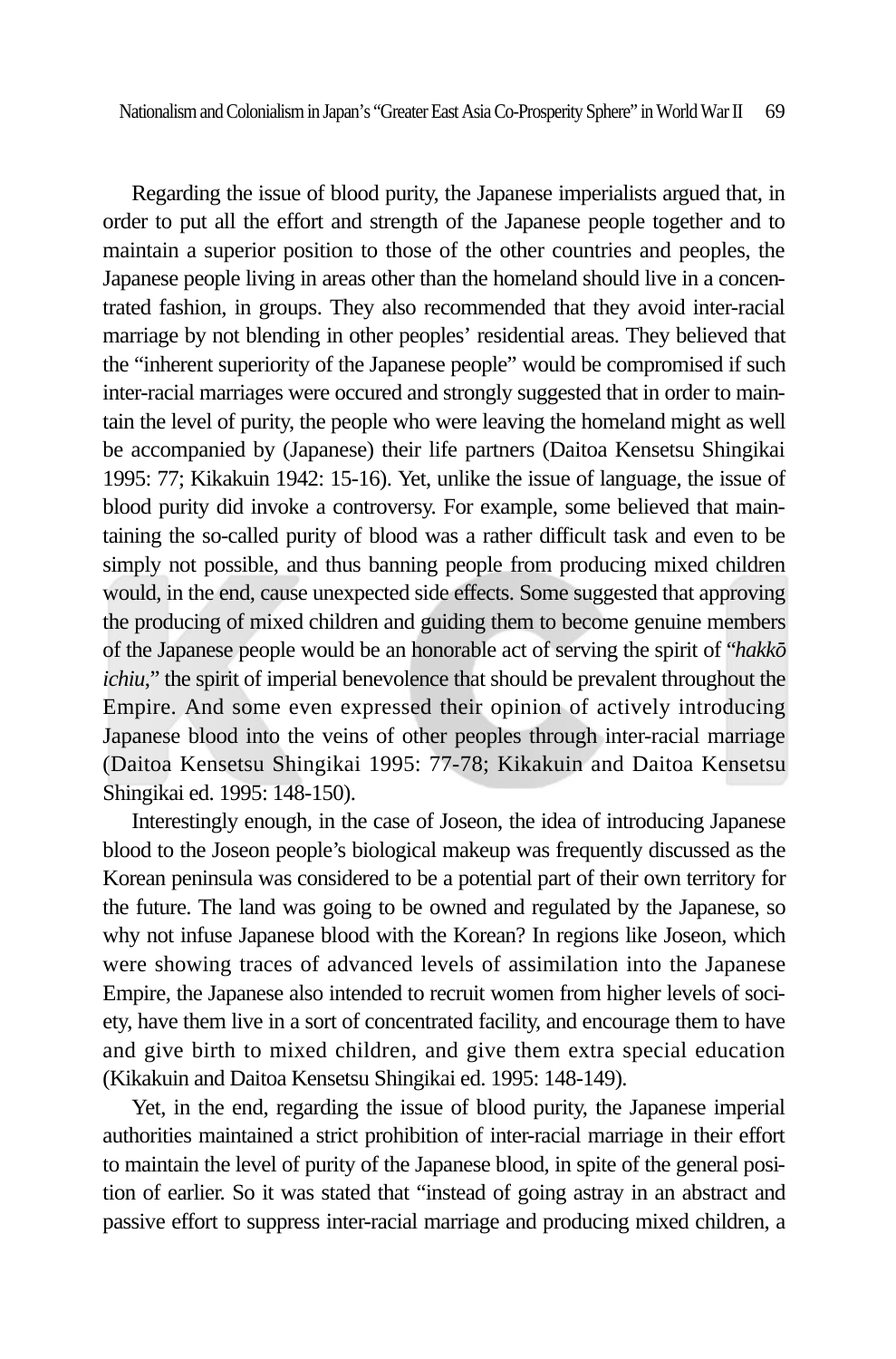detailed policy should be established" (Kikakuin and Daitoa Kensetsu Shingikai ed.  $1995: 149$ ).<sup>1</sup> This racist principle was not only applied to the relationship between Japan and other Asian countries but was also to be applied to that between the Western world and Asia. In this vein, all the people living inside the Greater East Asia Co-Prosperity Sphere were strictly instructed "not to have inter-racial marital relationships with White people in order to maintain the purity of the blood of East Asian peoples" (Kokusaku Kenkyukai Jimukyoku: 3-4, 7-12).

This kind of perspective on the issue of superiority of the Japanese differed slightly from the opinions of Ozaki Hotsumi (尾崎秀實), who led the effort to establish the theory of the East Asian Cooperative Community (*Toa kyodotai*), and Koiso Kuniaki (小磯國昭), who suggested the establishment of the East Asian Coalition (Toa renmei).<sup>2</sup>

Koiso suggested the establishment of a vast coalition that would include not only Japan, Manchuria, and China (at the center), but also Southeast Asia, the East Indian islands, and parts of the Pacific Ocean. Even though his true intentions were murky at best, and there was no way his plans could have been implemented or transformed into reality, he argued that Japan's advance into Southeast Asia would enable it to free those countries that had been suppressed and colonized by Western powers, and the peoples in those areas would be granted political autonomy in electing their own leaders, who would eventually come to serve as links between Tokyo and the local areas. He also insisted that such a political system would be very important for the economic bonding that would have to be established between the colonies and the Japanese homeland, and he hoped that the establishment of an independent economic block in East Asia would prove to be an effective tool in leveling the playground in their negotiation and trade with the Western world (Pelz 1974: 179-180).

<sup>1.</sup> In studies with Micronesia as an example, Peattie (1988: 219) said that the colonial administration tended to favor marriages and liaisons between Japanese men and Micronesian women since the families which resulted from them were more Japanese in character than they were Micronesian. It is possible that such trends could have existed in regions that were under military occupation or regions that were granted autonomous control, but it is hard to believe that such a trend could have been a general policy.

<sup>2.</sup> My comments in this part are based upon the belief that the theories regarding the East Asian Cooperation Community or the East Asian Coalition were different kinds of theories compared to the concept of the Greater East Asia Co-Prosperity Sphere, which was based more upon military operations.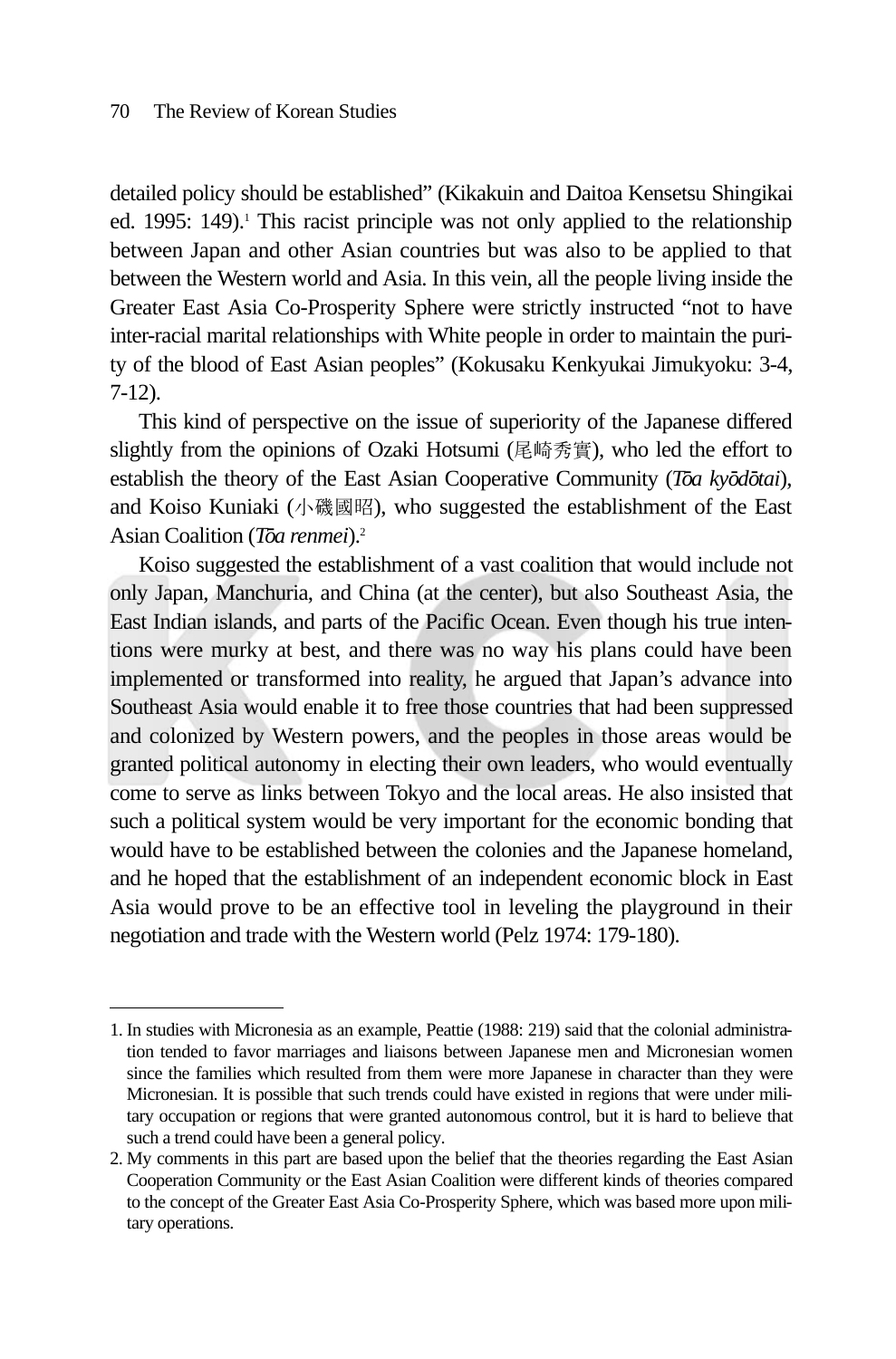Nationalism and Colonialism in Japan's "Greater East Asia Co-Prosperity Sphere" in World War II 71

Ozaki, who suggested the establishment of the East Asian Cooperative Community, showed a more ideal attitude on the issue of nationalism. First, he thought the concept of the "East Asian New Order," which intended to implement the plan of an East Asian Cooperative Community as announced by the cabinet of the Konoe Fumimaro (近衛文麿) administration in November 1938, to be a radically different doctrine from previous ones in terms of policies regarding China since the doctrine was "not resorting to the Western style of intending to rule China by dividing it, but was trying to eliminate the clashes of interest between Japan and China to ultimately find a way for them to cooperate with each other" (Ozaki Hotsumi 2004: 278). To him, the news of the plan to establish the Greater East Asia Co-Prosperity Sphere, announced in August 1940, was not a favorable thing to hear. In his opinion, such a plan was only adding Southeast Asia (*Nanyo*) to the region that was already covered by the plan for a East Asian New Order (Ozaki Hotsumi 2004 (1940): 273-74).

Just as China was a hot issue within the context of the theory of establishing an East Asian New Order, he asserted, the Southeast Asian area (*Nambo*) was an important issue in the creation of the Greater East Asia Co-Prosperity Sphere. The area was the arena in which world powers such as the United States and Great Britain had confronted the self-liberation movements of the nations in the region. The core meaning of *Nambo* was related to the "national." Furthermore, the promotion of national movements in Southeast Asia was going to be deeply related to national movements in China. So, he argued that the colonized and suppressed peoples of both regions (that is to say China and *Nambo*) should liberate themselves, stand up independently, and cooperate with each other in order to establish the Greater East Asia Co-Prosperity Sphere.<sup>3</sup>

In order to establish a new order throughout East Asia, he asserted that "national movements in the *Namb*o region should neither be fostered nor regarded as part of political intrigues or strategic operations, but be embraced with wholehearted understanding" (Ozaki Hotsumi 2004: 283-284). He said that Southeast Asia should not be considered solely as "resource pools for Japan's economic interest" or "military outposts for Japan," and naturally he was tremendously critical toward those who supported the Southward advance (*nan-*

<sup>3.</sup> He adds that the China and the *Nambo* problem were not mutually exclusive issues. He argued that the issue of the Greater East Asia Co-Prosperity Sphere was based upon bonds that were established at the highest levels of each nation or people, and so should be approached with the same leadership spirit and ways kept in mind. See Ozaki Hotsumi (2004: 282-283).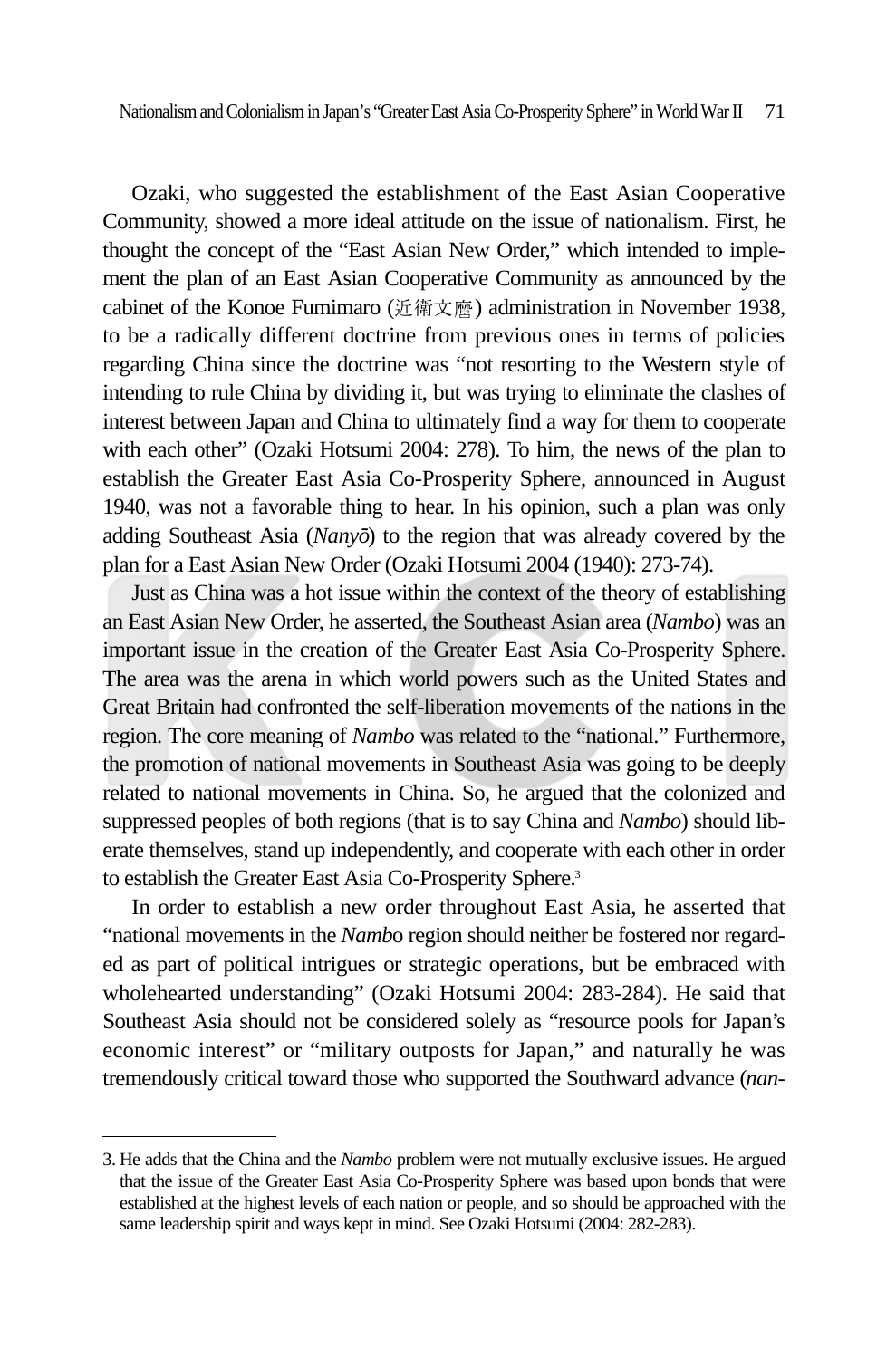*shin*) only in terms of extracting resources to establish the Greater East Asia Co-Prosperity Sphere (Ozaki Hotsumi 2004: 329). To him, the very first step and the overall premise for establishing the Greater East Asia Co-Prosperity Sphere was to not only expel the U.S. and U.K. entrepreneurs but also to eliminate the old order which had suppressed Asian nations for years. According to him, the liberation of the Asian nations which had suffered Western colonial rule would only be complete when the bases of old ruling systems were dismantled; he argued that that was the single most important factor in creating a new order that would prevail throughout East Asia (Ozaki Hotsumi 2004: 330).

Although a minority, part of the Japanese Communist party also argued against the Japanese invasion and campaigns continuing in China and Southeast Asia, and supported the liberation of those regions. Against the intentions of Japanese imperialists, they criticized the emptiness of the policies regarding national issues employed in Southeast Asian countries. In the cases of Malaysia, Java, Sumatra, and Borneo they argued that in spite of the vast lands and rich resources, the Japanese were not granting them any level or kind of independence, not even a false one, which they had granted to Burma or Philippines. They also pointed out that Japanese always openly addressed those regions as Japanese territories and colonies (Nosaka Sanzo 1943; Ono Ken'ichi 1992: 267).

# **The Issue of the Greater East Asia Co-Prosperity Sphere as Dealt with in Japanese Post-1945 East Asian Studies**

Differences of opinion on the nation and the nationalism appeared not only during the so-called the Greater East Asia Co-Prosperity Sphere period. East Asian studies also touched on such differences after the end of the War. Studies conducted on the concept of the Greater East Asia Co-Prosperity Sphere in this period did not view the material as a mere historical fact or event. During the 1950s, Japan was advancing economically into Southeast Asian countries and needed to restore diplomatic relationships with nearby East Asian countries. Japan and its people also had to revise its own role in the East Asian community, which would be required of them for their future. Right after the War, war tribunals found Japan responsible for the War and the new Peace Constitution was enacted. During that time the concept of the Greater East Asia Co-Prosperity Sphere definitely had no place in Japan. It was a total nightmare that no one wished to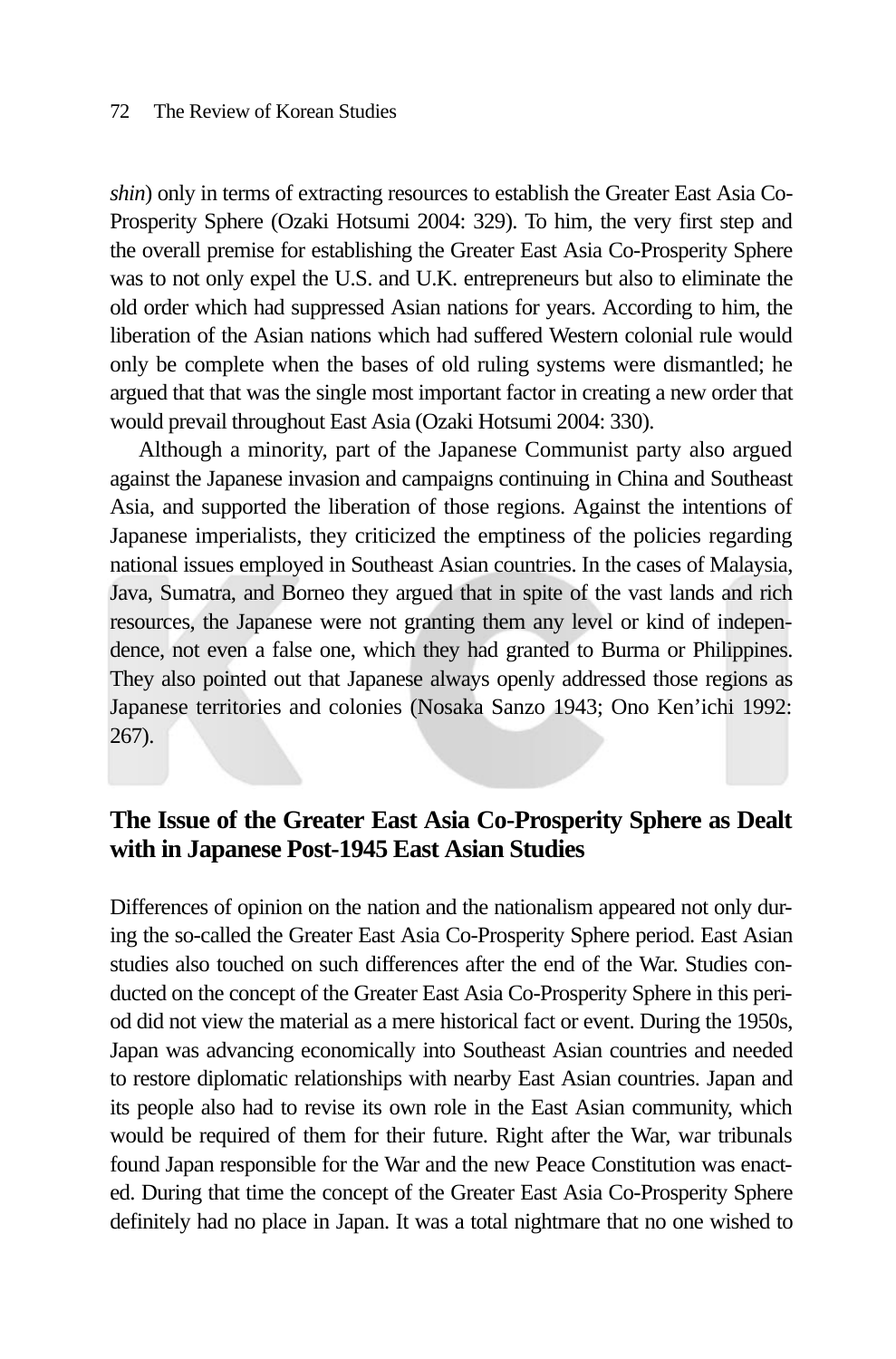have again. But in the 1960s, when Japan was actively involving itself in advances into Southeast Asian countries, the idea of the Greater East Asia Co-Prosperity Sphere came to be regarded as a historical concept which was in fact quite attractive to researchers trying to find historical experiences that were positively related to the role that Japan had played in the region.

During the post-war period, Takeuchi Yoshimi, a specialist in Chinese studies in Japan, had an occasion to join a conference, which revealed the aforementioned atmosphere fairly vividly.4 The moderator said that, although the concept of the Greater East Asia Co-Prosperity Sphere was a concept somewhat apart from reality, it indeed had certain values and virtues that deserved an affirmative evaluation. He also tried to emphasize the supposed fact that the concept of the Greater East Asia Co-Prosperity Sphere has indeed affected the national movements of various Asian countries. Another participant of the discussion pointed out that the concept had a certain historical meaning in that the Greater East Asian War (Pacific War in the United States) led to the liberations of many colonies, and that same participant also argued that Japanese activities were pretty similar to the French advances that had been made into several nearby European countries after the French Revolution. Takeuchi also agreed to such assessment, pointing out as well that there had indeed been similarities. But in response to an argument saying that the Japanese invasions invoked the national awareness and sentimentalities of the Southeast Asian countries, Takeuchi said that it was the national movements which had existed even before the Japanese invasions that utilized such Japanese advances and invasions, and not the other way around. Yet, in essence, he also agreed with the argument that the Japanese "advances" did have qualities that had stimulated national movements.

Notwithstanding efforts to apparently acknowledge negative aspects generated from the concept of the Greater East Asia Co-Prosperity Sphere, actively trying to excavate new positive meanings out of the same concept have recently become a new major trend in post-war studies dedicated to the issue of this topic. For example, It is said that the concept of the Greater East Asia Co-Prosperity Sphere did promise the fulfillment of some noble causes like the liberation of countries or the liberation of Asia but was rather detached from reality, and therefore ended up being a mere rhetoric. Yet at the same time, it is also argued that naming all those things that Japan had done or uttered at the time to

<sup>4.</sup> The following is quoted from Takeuchi Yoshimi et al. 1963, and especially from pp. 11-13.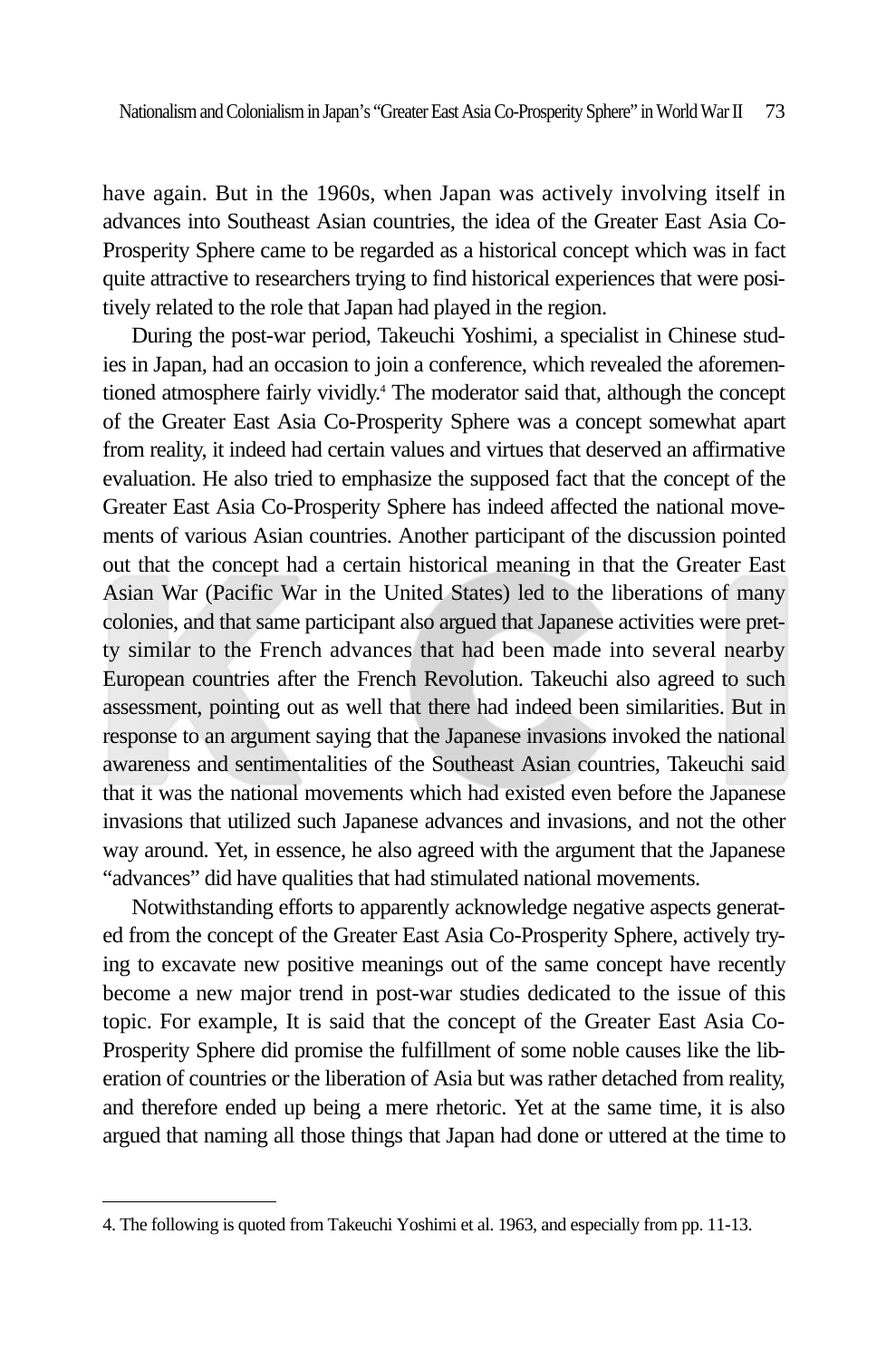have been wrong or meaningless would be a self-negating act of depreciation, and a willful distortion of facts. According to him, the sense of equality among the Asian people, the understanding of nationalism, and the respect toward the traditions and customs of the Asian people were things that really came out from the Japanese people's mind at the time. This kind of approach usually evaluates Japanese policies during the war time as an anti-thesis to the Western powers' sentimentality of being rulers and their policy of divide and rule, and also perceives Japanese policies as an alternative way of Asian modernization against communist revolution theory. In other words, they find the Japanese policies toward Asian nations at that time worthy of re-evaluation (Maruyama Shizuo 1965: 126-127).

There have been two different opinions conflicting with each other regarding the influences that Japan had upon South Asian countries under occupation by Japan. Some scholars emphasize the fact that the Japanese indeed nurtured and educated the people who later took charge of national movements. They argue that therefore all the national movements of the period had nothing to do with indigenously developed national movements. On the other hand, other scholars stressed the indigenously and also independently developed national movements and the relationships between those movements. They usually do not place much value upon the experience of the Japanese occupation. The first opinion could be labeled as the theory of separation, and the second one could be labeled as the theory of consecutiveness. Needless to say, on a positive note the former has a tendency to evaluate the intention of Japan, which triggered the Pacific War as leader of their own Greater East Asia Co-Prosperity Sphere (Okabe Makio 1992: 3-4). Surely these two opinions have not always been mutually exclusive, and recently they have been showing apparent compromise under the agreement of re-evaluating individual policies in terms of the role they played in maintaining the status of the Greater East Asia Co-Prosperity Sphere. But the increasing level of conservatism of the Japanese society is a fact that can no longer be ignored, and in such an atmosphere, affirmative re-evaluations of the concept of the Greater East Asia Co-Prosperity Sphere, and also that the war started under such cause, are turning up more and more often.

Then again, there have also been negative and critical opinions regarding the role of the Greater East Asia Co-Prosperity Sphere. Okabe Makio mentioned that the Japanese policies that were devised and implemented were all based upon considerations of the impending war, and were all chosen in Japan's best interests, regardless of the issue of victory or defeat; there was no evidence that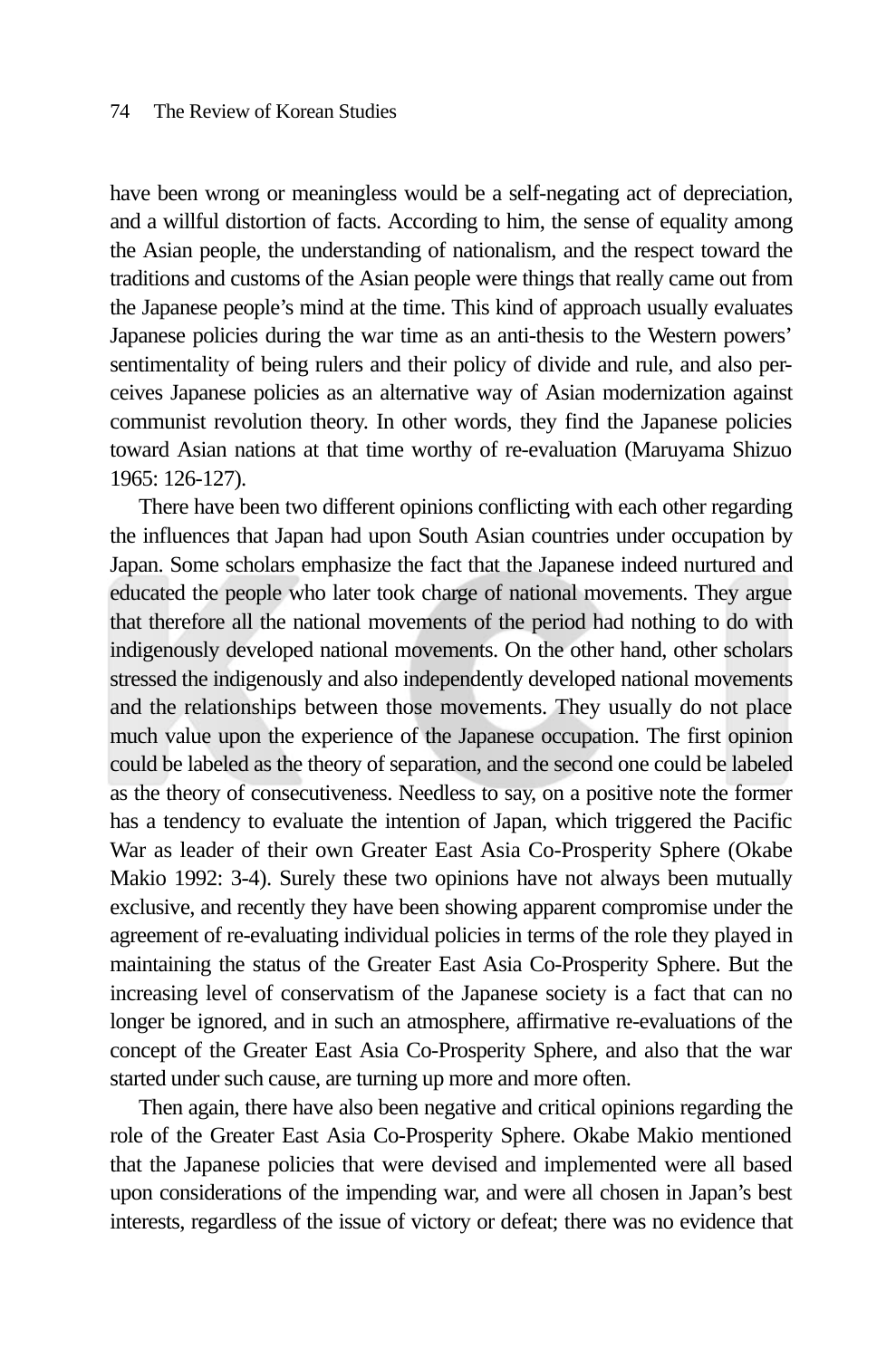Japan indeed intended to provide the day of true liberation and independence of Asian countries which they promised would come after the end of the War. He also said that the masterminds of certain political actions should face the consequences and take responsibility when the outcome did not turn out the way it was intended, but when such actions triggered a result which was not intended but ended up being positively received by the people in later days, the people behind such action should not try to take credit for that. It was his way of asking the Japanese people to re-evaluate their own historical consciousness and ethical sensitivity (Okabe Makio 1992: 10).

This kind of minority opinion in Japan is actually serving as the opinion of the majority among Western scholars. This is especially true for the North American case. For example, Mark R. Peattie argued that Japan could not have possibly considered the people in the colonized regions to have been on the same level with their own considering the fundamental contradictions among the basic principles that underlay most of Japanese colonial doctrine.5 To him, the Japanese case was an entirely different one from the French ideology of assimilation which had such universalistic elements as the Republican ideology of 1789. Although the Japanese colonial rulers endlessly asserted the obligations that bound Japanese, Koreans, Taiwanese, and Micronesians to a common emperor, they excluded these subject peoples from the rights held by Japanese citizens in the homeland under the Meiji constitution. And so, according to him, the assimilation of the Japanese Empire was only a useful administrative concept, a mechanical means by which to remold the colonial peoples into loyal, law-abiding subjects who could become almost Japanese (Peattie 1988: 104).

Peter Duus was also critical in evaluating Japanese policies on Asian nations during the era of the Greater East Asia Co-Prosperity Sphere. Although it was decorated with catchphrases like the "Destiny of the Nation," the concept of the Greater East Asia Co-Prosperity Sphere was only a temporary and arbitrary answer to the situation that Japan was facing (Duus 1992: 111). By suggesting the concept of the Greater East Asia Co-Prosperity Sphere, Japan was able to harness the hopes and wishes that the Asian people had had for their own liberation and channel them to be used for Japan's own desire and ambition to conquer the entire region (Duus 1992: 114). While claiming its own identity as a Pan-Nationalist one, in reality Japan intended the expansion of their imperial

<sup>5.</sup> For detailed discussions on several principles, see Peattie (1988: 103).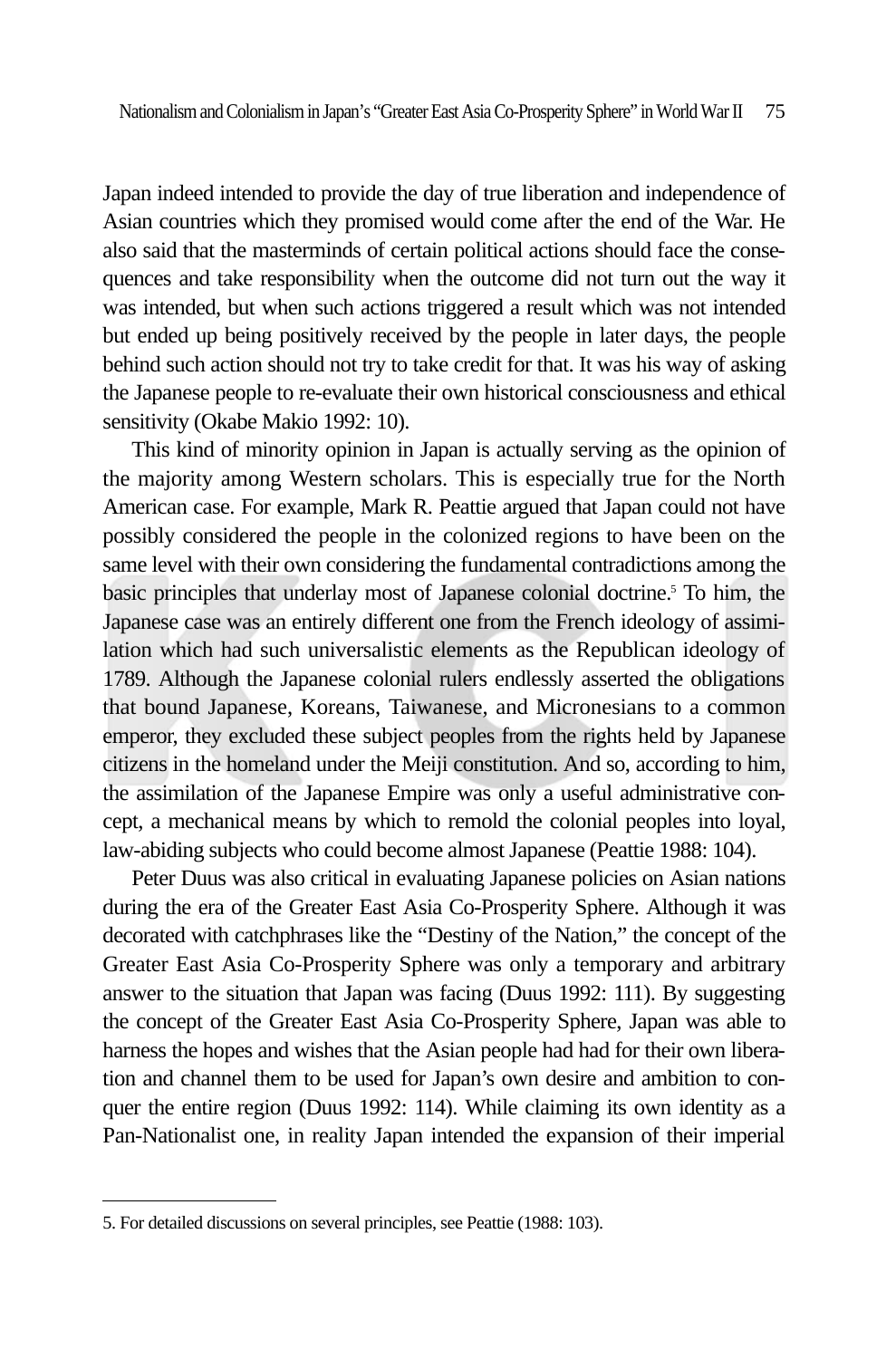rule throughout the region, and the concept also served in spreading Japanese ideology throughout the region. Duus asserted that it intended to reconcile world opinion by justifying military assaults in the name of Pan-Nationalism. Such an attempt, if it were successful, would have enabled Japan to justify the cause and initiation of an imperialistic expansion of territory in the era of anti-imperialism. Also, in another aspect, the concept of the Greater East Asia Co-Prosperity Sphere could have served as a reason for local leaders and countries conquered and occupied by the Japanese to cooperate with the Japanese (Duus 1992: 120).

### **Hierarchies of the East Asian Nations**

Then, how was the issue of nationalism embraced within the basic principles of the Greater East Asia Co-Prosperity Sphere, and also how did it function along the actual implementation of policies based upon such principles? It is a well known fact that by suggesting such a concept as the Greater East Asia Co-Prosperity Sphere Japan was attempting to devise a set of principles constituting a philosophy of universality based upon supposedly Asian values, but in reality upon Japanese values, to fend off the Western world. Especially after the Japanese-Chinese War, Japan continued its efforts to develop new principles which would replace existing Western ideas such as "sovereignty," "colonies" and "the self-determination of the nations," and announce their own to the international society. Since justifying warfare with theories based upon a structure of conflicts with rich and poor nations as the main opponents was deemed insufficient, it became necessary to completely re-evaluate the principles of the self-determination of the nation and to extract an alternative.<sup>6</sup> Either successful or not, all the theories such as the East Asian Cooperation Community of the Shōwa Research Society (Showa kenkyūkai) or the East Asian Coalition theory suggested by Ishiwara Kanji were all considered to have been part of such attempts.

In order to establish the distinctive characteristics of a specific realm of its own based upon mutual prosperity, and also a starkly discernible line between oneself and the others(in this case the Western world), openly negating and

<sup>6.</sup> Discussion regarding the difficulties and limits of this kind of attempt can be consulted in Minagawa Masaki (2000: 110-111).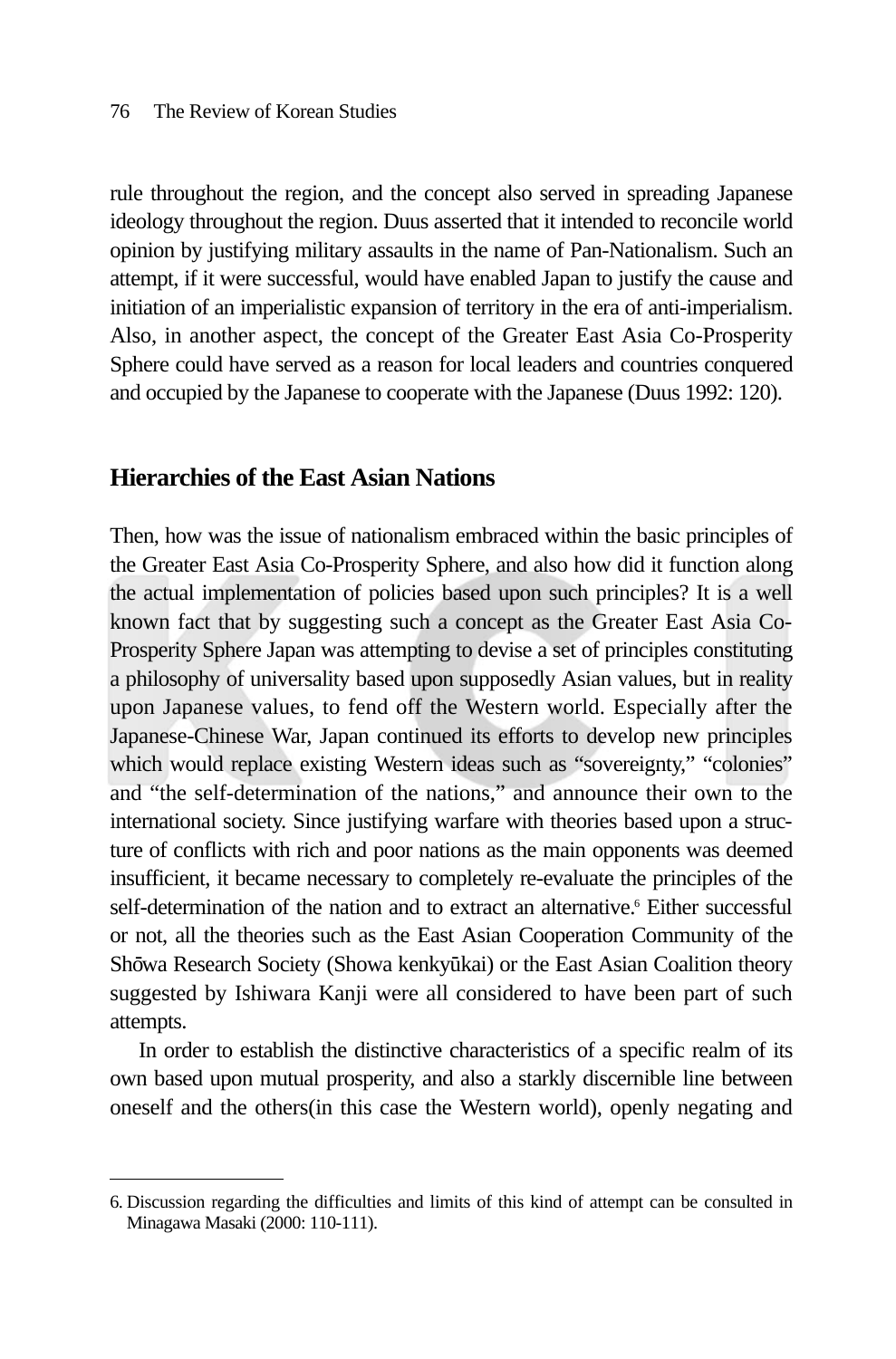denying the existence of colonies would have been the most effective step to take. So, the concept of the Greater East Asia Co-Prosperity Sphere was propagated as a concept designed to serve the cause of dismantling traditional versions of colonies, and in an overall sense, denied the historical existence of the concept of colonies altogether. By creating and establishing a new realm of life, they argued that they would be able to suggest a new worldwide order based upon guidance and cooperation on a previously unseen, unprecedented level (Sumiya Etsuji 1942: 169, 178, 208, 222). In the hierarchy of the concept of the Greater East Asia Co-Prosperity Sphere, colonies as components were basically denied, and establishing military bases inside colonized areas was deemed unacceptable, in the spirit of enhancing the welfare of the world and mankind (Kokusaku Kenkyukai Jimukyoku: 3-5, 10).

But as we all know, this was a very empty argument. The pre-designed nature of the concept of the Greater East Asia Co-Prosperity Sphere had proven that already, as seen in the cases of Joseon and Taiwan which had already been considered as annexed and assimilated into the Japanese realm, and also in cases of Indonesia and Malaysia which the Japanese did not grant any level of independence because control over those countries (in terms of extracting resources) was crucial to the Japan's war effort after the Japanese established advances into Southeast Asian regions. Inside the hierarchy structure (the "New Order") of the Greater East Asia Co-Prosperity Sphere, as we know, the Asian countries were placed and linked with each other in a fairly multi-layered fashion. In the system, all the countries and peoples were assorted into several categories such as "leading states," "independent states," "independent Protectorates," and "under supervision" etc. according to their own statuses in terms of values, capabilities, the level of the public, and honorable achievements (Minagawa Masaki 2000: 122).

Matsuoka Yosuke (松岡洋友), the foreign minister of the time, mentioned that the concept of the Greater East Asia Co-Prosperity Sphere was based upon intentions to grant all the people and all the countries their own rightful places to bind Japan, Manchuria, and China all inside a single circle, a unified realm, and eventually expand such realm. This virtually meant that China and Manchuria were placed inside the hierarchy right after Japan, which was at the top of that hierarchy and at the center of such a ring, while other Southeast Asian countries were at the bottom (Berger 1974: 213). In a similar vein, the case of Manchukuo clearly showed that the Joseon people were placed right after the Japanese as a second class people *(nito kokumin)*, and the Chinese were at the lowest (Yun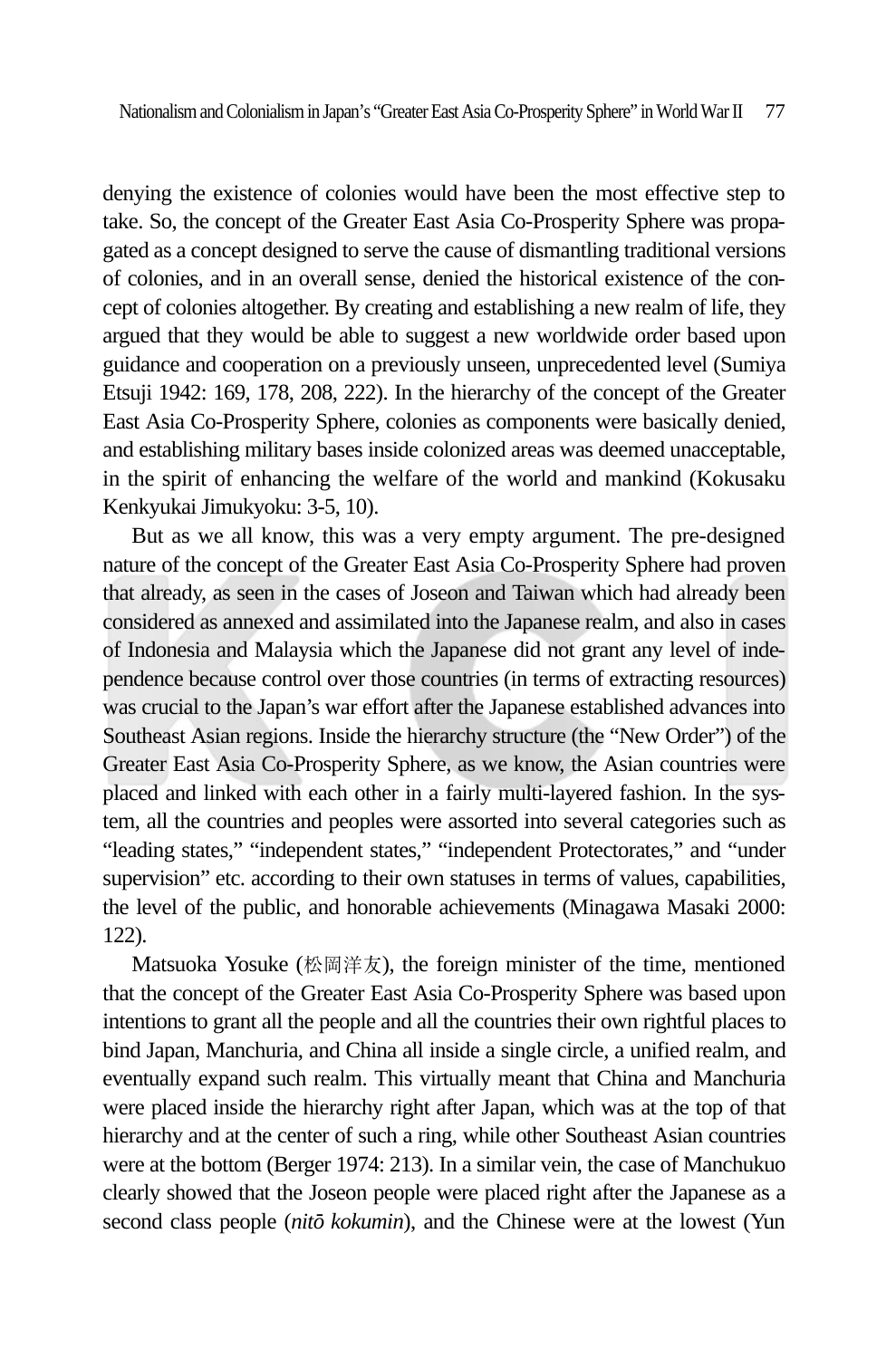Hwi-tak 2001), at least among the major ones.

The hierarchy structure inside the Greater East Asia Co-Prosperity Sphere either intentionally or inadvertently encouraged discriminative actions which included maintaining a superior attitude over other nations or peoples. It also fostered misconception, contempt, disregard, complacent indifference and insensitive treatment (Peattie 1988: 217). For example, in order to justify recruiting soldiers from Joseon and in order to justify the draft itself, the Japanese Empire argued that the Joseon people were granted a crucial and important role of participating in the construction of the Greater East Asia Co-Prosperity Sphere and that the Joseon people were explicitly different from Indonesian people.7 According to them, the Joseon people who answered to the draft call were considered as "Soldiers of God," led by the Tenno himself, and continuously reiterated the supposed fact of Joseon's own position of leading and guiding the Southeast Asian people, invoking a sentimentality of superiority in dealings with other peoples.

In a similar fashion, during the Japanese occupation the indigenous residents of Southeast Asia, including Saipan, had a tagline following them, which called them a third class people (*santo kokumin*), or *tonin*, ("Islanders," *tomin*) (Utsumi Aiko and Tanabe Hisao 1983: 100). The title of "third class people" was not simply an insult but was referring to the general situation of the Chamorro of the Marianas or the kanaka (a completely pejorative term applied to all Carolinians and Marshallese) people. For example, they were generally banned from entering public bath houses or restaurants owned and managed by Japanese (Utsumi Aiko and Tanabe Hisao 1983: 100-101). In coffeehouses, the Japanese and the Micronesians were often seated at different tables (Peattie 1988: 217). In spite of the *Hakkoichiu* principle (the endless incantations about imperial benevolence usually apportioned throughout the Empire), the Micronesians were accorded the lowest place of all its subjugated peoples. The racial hierarchy designed by the Japanese colonial administrators showed the Japanese at the top level. Next came, those Koreans and Okinawans who emigrated to the South Seas as farm-

<sup>7.</sup> *The Preparatory Guidelines for Recruiting Korean Soldiers*(朝鮮徵兵準備讀本), supervised by the Media office of the Joseon Troops (朝鮮軍報道部), (Utsumi Aiko and Tanabe Hisao 1983: 51). Micronesia was viewed as a distant paradise, conceived as being literally in the South Pacific, and inhabited by primitive peoples not much different than "savages"—naked, sensuous, and dark-skinned (Peattie 1988: 216). The Japanese people's perception of the Indonesian people could not have been so different.from this.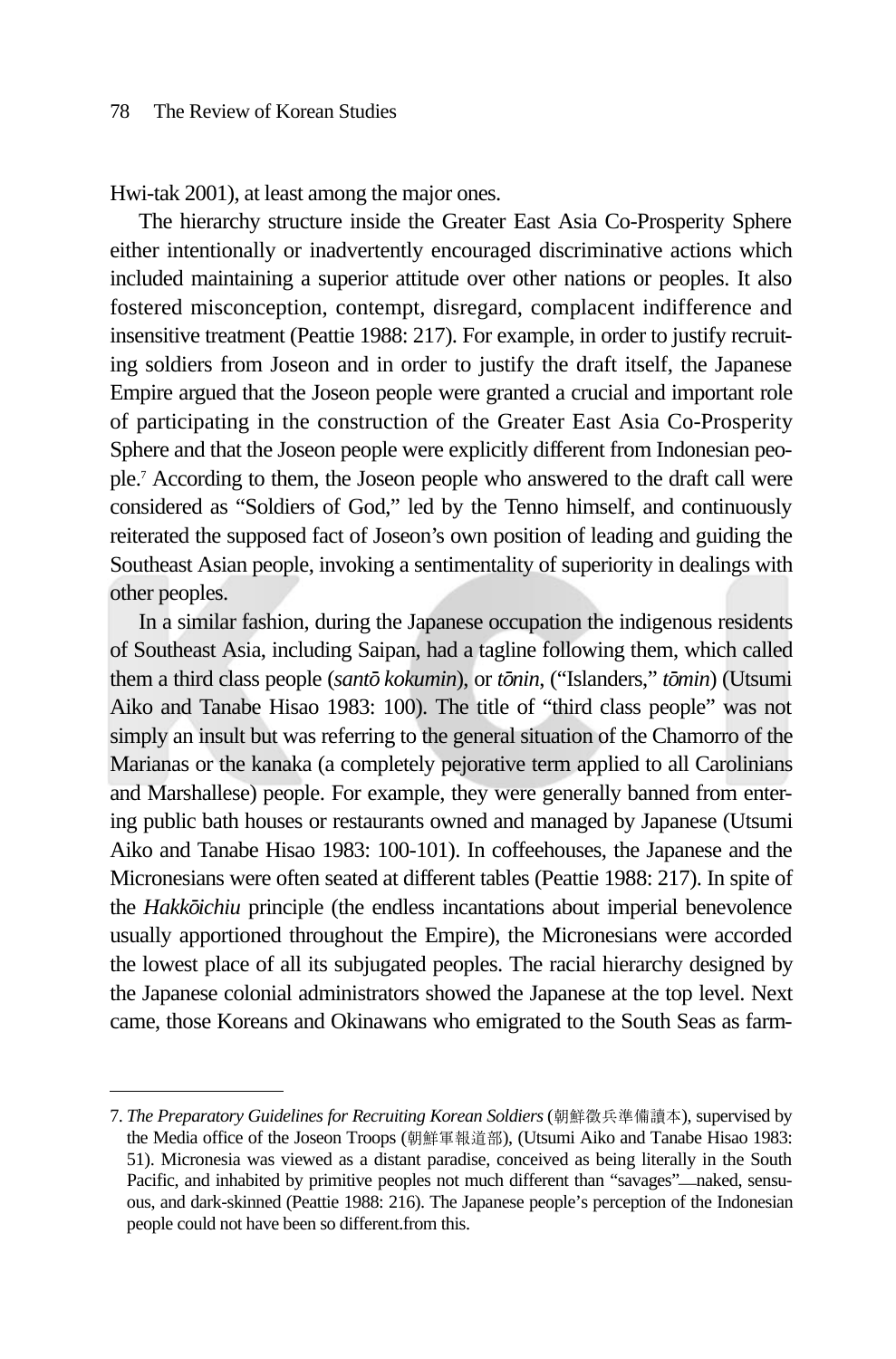ers, fishermen, and laborers. Micronesians were regarded as being different from other imperial subjects in terms of status by the Japanese government and were always viewed as lesser peoples in the Empire.<sup>8</sup> In fact the bonds that held Micronesians to Japan were made of straw, not steel, and were quickly sundered apart in the first gusts of adversity. The relationship was too inequitable, too unjust to have been made of stronger sinew (Peattie 1988: 111-12).

Under this system that chose to foster mistrust and hostility among neighboring nations and peoples, the factor that determined the ranks within the hierarchy was the order of being subsumed into the Japanese realm of power, and such a characteristic very much resembled the typical chain of command inside the military. In the Manchurian area, the Joseon people were treated with respect as second to the Japanese, thus the Chinese were treated with lesser respect than the Joseon people. Among regions which were assimilated into the Japanese realm at virtually the same time, the level of influence they had determined their rank within the Japanese hierarchy structure. Overseas Chinese in Southeast Asia were ample examples of that.<sup>9</sup> The Japanese were trying to utilize all the resources of the peoples of Asia and mobilize them in their effort to create the so-called Greater East Asia. And in cases of necessity, the Japanese also considered temporary or permanent relocations of particular peoples (Daitoa Kensetsu Shingikai 1995: 79-80), as viable options.

Considering the relationship between Japan and other countries in East Asia to have been a relationship completely tainted with only hostility and misunderstanding would be over-simplifying the case. The relationships between Japan

<sup>8.</sup> Within this category of "third class people," Japanese colonial policy made further ethnic distinctions (Peattie 1988: 112).

<sup>9.</sup> The issue of overseas Chinese was one of the most important issues in the discussion committed to the establishment of the Greater East Asia Co-Prosperity Sphere, and was therefore hotly debated. Overseas Chinese could not be ignored considering the size of the population and their economic capabilities. They were a powerful rival of Japan in terms of commerce and merchandise, and was an important client of Japan as well. They had maintained a strong network and also a powerful sense of unity and resisted the Japanese advance while maintaining a unique relationship with the Chungching administration of China. So to Japan, it was not an easy opponent to deal with. The discussion committee for the establishment of the Greater East Asia Co-Prosperity Sphere decided that considering the various situations the overseas Chinese population were representing, it would be wise not to employ a single policy for various situations, and it would be especially important to employ active control and utilization in dealing with the economically powerful individuals or groups within the overseas Chinese society, instead of just letting them do their businesses (Daitoa Kensetsu Shingikai 1995: 80-81).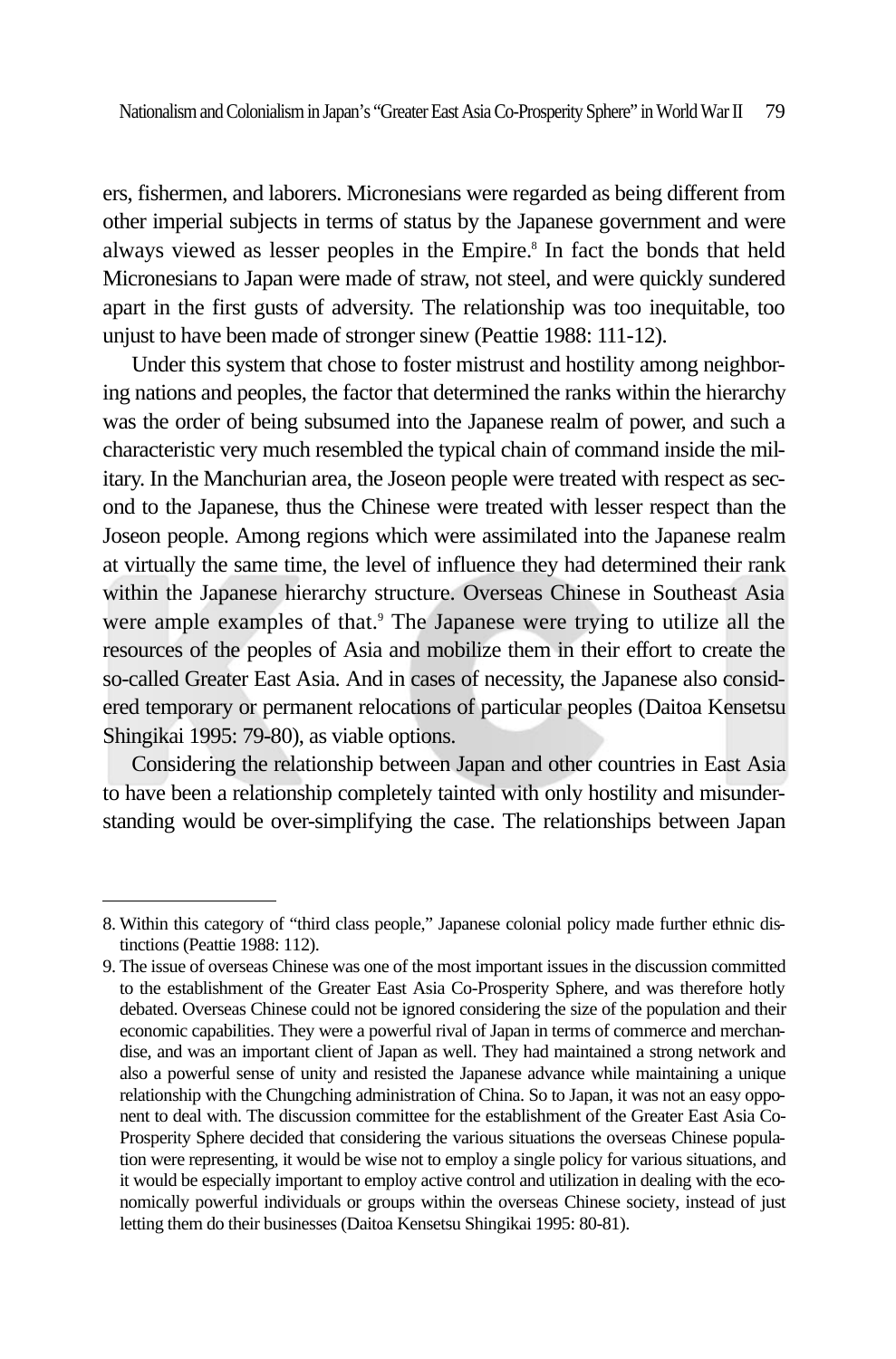and other countries were usually pretty complicated in terms of region and rank, and featured a quality that would make generalization a bit difficult. At the level of the general population, there were indeed unique responses to the Japanese people. For example, in Indonesia the general population did not resent the Japanese. In Indonesia, where small-scale merchants such as people engaged in apothecaries or grocery businesses occupied a huge portion inside the population, and the Japanese people, unlike the Japanese in Manchuria or China, did not enjoy any kind of privileges or special interests and only cooperated with the Indonesian aboriginal people (Oketani Hideaki 1991: 254). In the early days of the Japanese occupation of Southeast Asia when Japanese troops first entered the region, the general response from the population of the would-be colonized areas was friendly and welcoming. Especially, the people in Burma, Indonesia, and The Philippines passionately and also willingly welcomed Japanese troops (Takeuchi Yoshimi et al. 1963: 11-12). It was also true that after the initial occupation and also after it became clear that Japan was going to rule Indonesia, people who were betting their future and fates upon the welfare of the Japanese in fact increased, just like there had been increases of such people in Joseon as well. People started to learn Japanese, and especially among high class society members, the desire to form marital relationships with the people of the Netherlands was replaced by the desire to have such relationship with the Japanese, who were the new rulers of Indonesia (Kikakuin 1942: 39-40; Peattie 1988: 219).

In the meantime, the general media of the Japanese homeland, which broadcast War news and aired war-theme motion pictures, was only showing the Japanese population selected scenes of Southeast Asian populations welcoming Japanese troops and did not relay other kinds of responses. It was only after the War that the general population of Japan was made aware of the fact that the people of the Philippines extremely hated the Japanese (Takeuchi Yoshimi et al. 1963: 11). Media control overseen by the Japanese government and military prevented the the East Asian peoples from interacting with each other. But even if such interaction had been enabled at the time, anti-war movements launched by non-governmental organizations and other civilian activities as seen nowadays would probably not have been possible. Just as the desire to learn and master the Japanese language that prevailed in Indonesia was another attempt to improve oneself for one's own personal interests, the war had to mean something for the Japanese population as well. In the Greater East Asia Co-Prosperity Sphere, it was the event of suger distribution that attracted the Japanese population, and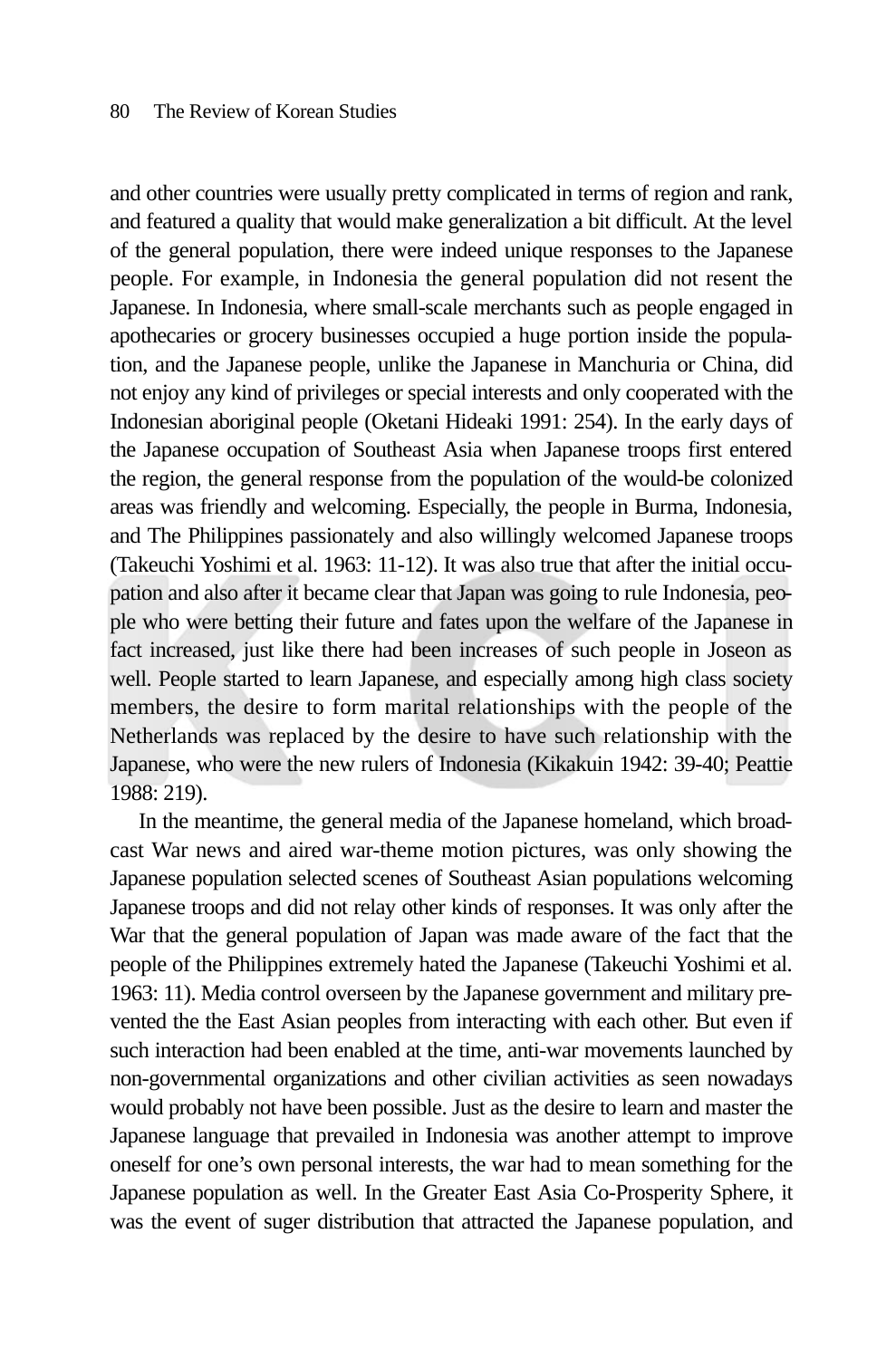the students who spent their youths in colonized Joseon still remember rubber balls being distributed to them when Singapore was being occupied.10 Including the population newly assimilated into the imperial realm, and of course including the Joseon people, the general population in the Japanese homeland was hardly never interested in the public living status of occupied regions, or their emotions, sentimentalities, or political awareness.<sup>11</sup> All in all, people were truly indifferent, and cold beings. The reason that the Japanese general population actively cooperated with the Japanese government and the military's mobilization process for the task of creating the Greater East Asia Co-Prosperity Sphere and liberating the East Asian region was because they were "thrilled" with the unusual elements of wartime emergency situations,<sup>12</sup> and also because they were hoping that something would be gained by victory in the War and the expansion of the empire.

If we turn to the (semi)colonial regions, the situation was much more complicated. In China, conflicting elements featured themselves against each other at the same time such as passionate Nationalism and also sentiment resenting such ideology, the sentimentality resenting Anglo-Saxon qualities, cultural pluralism, and the concept of universality transcending Nationalism (Gerow 2002: 141). In the "Greater East Asian movie," which was a war-propaganda motion picture made by the Japanese, the Japanese colonizers were to fear and wonder whether the faces of the Manchurian people who did not reveal their own thoughts represented acceptance of what that the Japanese were trying to insert into their minds, or represented resistance against them. Especially, the sardonic smiles of

<sup>10.</sup> During the occupation of Java, the Japanese government executed the special distribution of sugar and tried to leave the public with the impression that if Java were successfully acquired then sugar would be at everyone's disposal. Oil stoves were hard to find as oil was a strategic tool for the War and so a product such as oil should not have much to do with ordinary life. What were really favorable for the people in ordinary life was sugar (Takeuchi Yoshimi et al. 1963: 10).

<sup>11.</sup> In the cases of Burma, Indonesia, and India some ordinary Japanese citizens really believed that they were helping locals peoples in gaining their independence and that the Japanese were fighting for the liberation of Asia. In this vein, Utsumi Aiko and Tanabe Hisao (1983: 242- 243) mentioned the catchphrase saying "This is it, keep up the pace, Ghandi! I'm coming  $\cdot \cdot$ ," a slogan designed by an employee working at a car sales company who was dispatched to Burma during the war.

<sup>12.</sup> Utsumi Aiko and Tanabe Hisao (1983: 230) recorded that it is easy to surmise that the general population could have been thrilled by war news coming from the radio broadcasts and newspapers, and the marches decorated with flags and lights.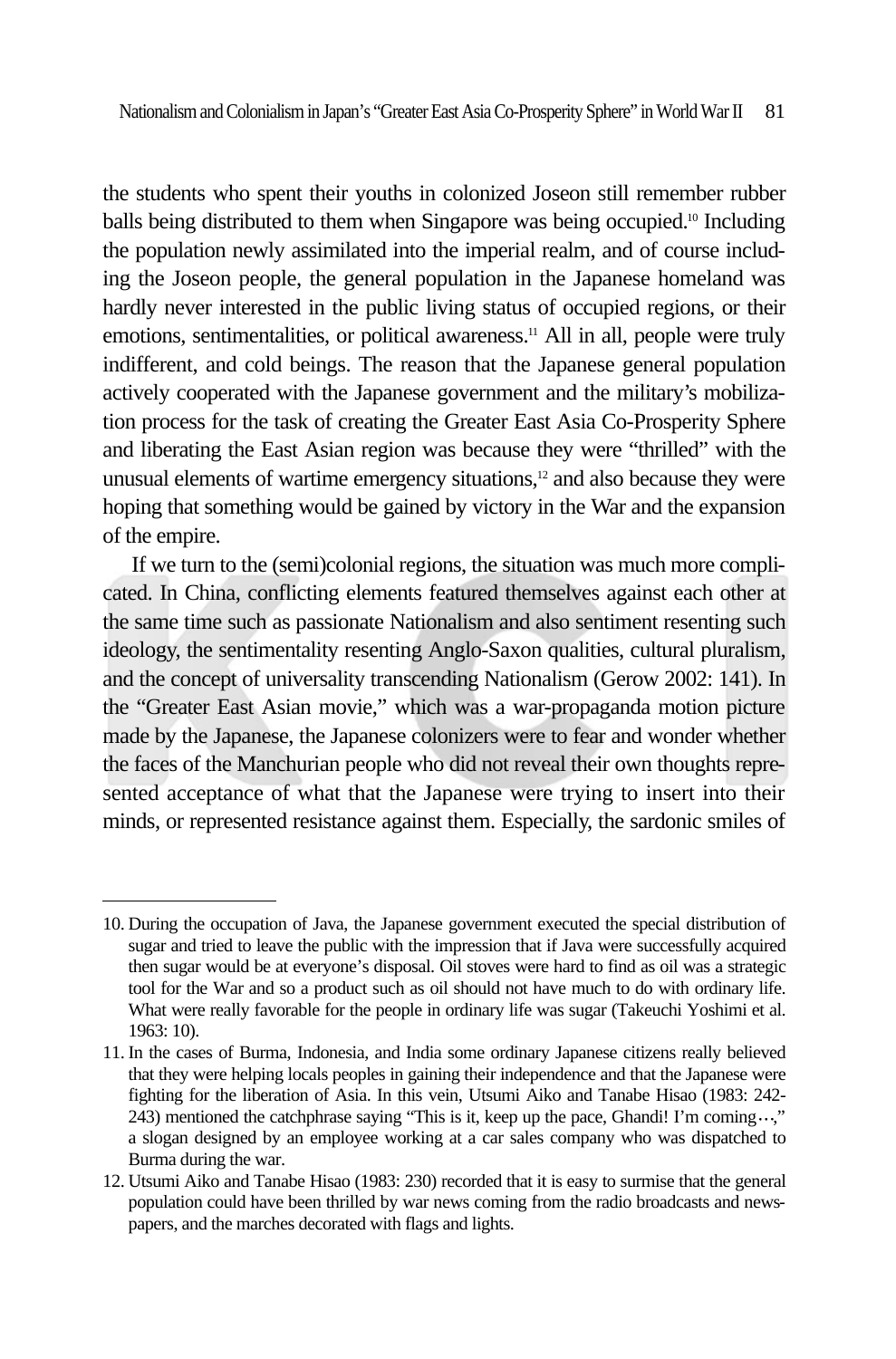the spectators could have been the result of their own realization of the low-rated nature of Japanese movies but also Japan's contradictory nature of fighting Americans while also transferring the American motion pictures into a viewable format for the Japanese people (Gerow 2002: 145). In Joseon, there was also critical opinion regarding the situation of being mobilized to the frontlines, as such a situation was considered to be ensuring meaningless death and also cooperating with an unjust war of invasion. But on the other hand, there had been passionate support for victory in the War and the East Asian liberation campaign as well. Underneath the layer, there had been indifferent, passive attitudes of ordinary peoples as well.

As we can see, although all the regions, peoples, and ranks inside the Greater East Asia Co-Prosperity Sphere were being controlled by the Japanese style of divide and rule, there was one thing that was binding them together. Their common enemy was established as the Western powers, and especially resentment against the Western enemies was amplified by the anti-U.S. campaign generated and supported by the Japanese government and the military. For example, in the Philippines' case, the military general of the Imperial Guard issued a total of six orders regarding the issue of education on February  $17<sup>th</sup>$ ,  $1942$  instructing the authorities and the public to eliminate old ways of thinking and become independent from the U.S. and the U.K., to nurture a new culture for the Philippines, and to join in the task of expanding the usage of the Japanese language and banning the usage of English. Also, an approval committee for official textbooks to serve as a censorship mechanism for published textbooks was organized with Filipino specialists and the Japanese as enlisted members. The Japanese who took control of the committee arbitrarily dropped portions that were deemed inappropriate from textbooks, most of which were themes related to the U.S.<sup>13</sup> The situation in Malaysia was not so different. All the U.S. related schools were re-designated as official primary schools and the Japanese language replaced English (Utsumi Aiko and Tanabe Hisao 1983: 180).

In May 1943, as U.S. troops started to set foot upon the regions previously colonized by Japan the situation turned to the worse for the Japanese, and a deterioration on Japanese morale began to show in Japanese propaganda, which

<sup>13.</sup> For example, "The Philippines' flag and the American flag," "The Philippines commonwealth government," "The Birthday of George Washington," and "The currency and gauge system of America" could be enumerated (Utsumi Aiko and Tanabe Hisao 1983: 138-140).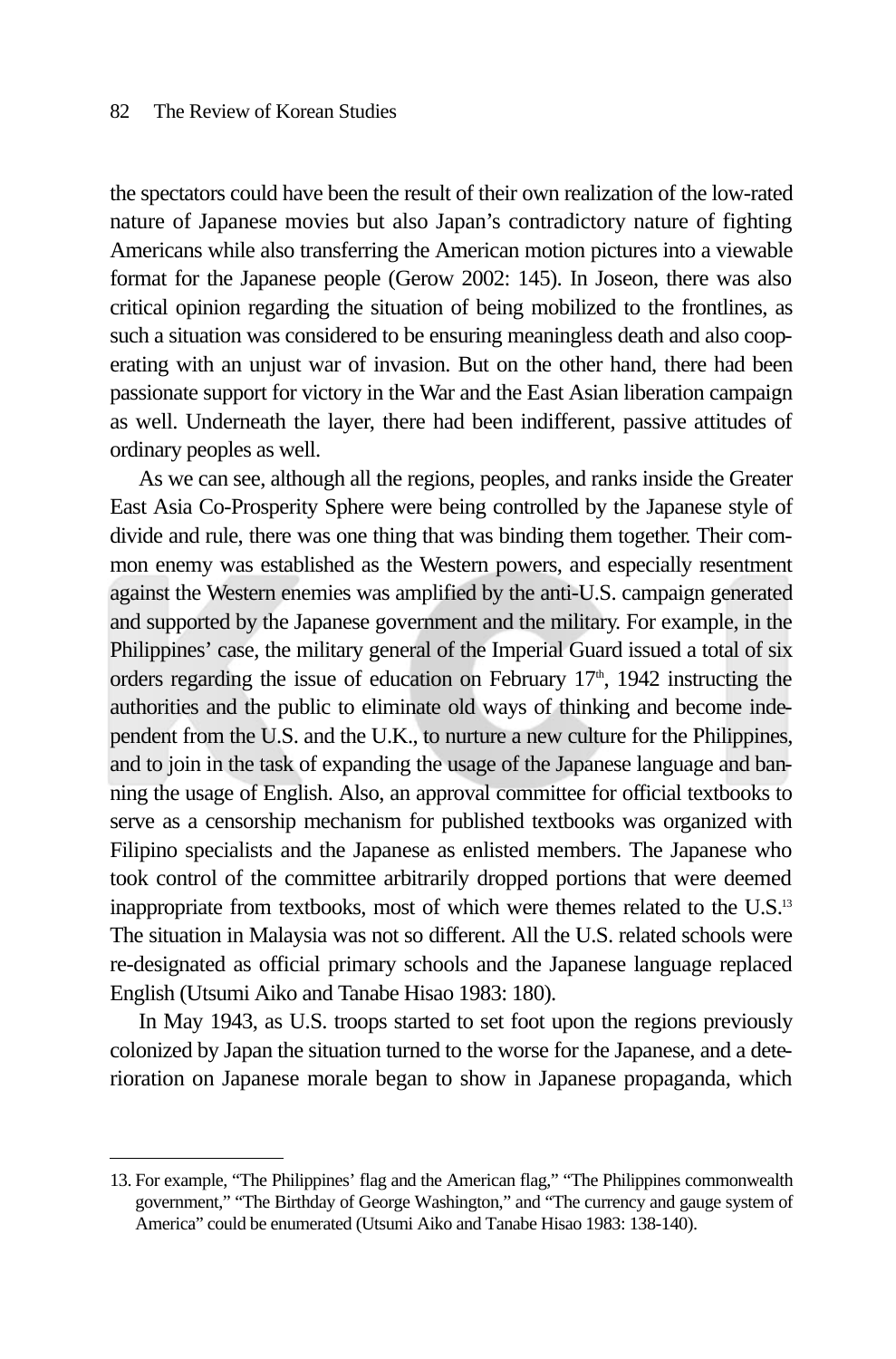started to lack certain expressions like "The Light of Asia, Japan," a catchphrase that was usually used to emphasize Japan's capability and dignity.14 Instead, racist conflicts and hostility were promoted even more.15 From radio broadcasts being heard in the cities or villages of Indonesia, the slogan designed by Sukarno was being shouted, "Amerika Kita Setrika Ingelis Kita Linggis" (Tramp the Americans, Destroy the British) or "Let's work! Work! Work! Let's unite our spirit and our strength to destroy the allied forces!" The sentimentality of a so-called "Mobilization society," the Japanese society as it was, which blamed the British and Americans, boosted the war and prevailed in Java society (Utsumi Aiko and Tanabe Hisao 1983: 220-21).

### **The Case of Korea, and the Contradiction of Colonial Ideology**

The self-contradictory nature of the Greater East Asia Co-Prosperity Sphere in

<sup>14.</sup> In March 1942, the Japanese military completed occupation of most of the regions in Indonesia, including Java, and initiated military governing. Also, under the direction of the propaganda office, which included various artists among its members, the so-called 3A movement was initiated as well. 3A referred to "The Light of Asia, Japan, the Guard of Asia, Japan, and the Leader of Asia, Japan." This movement was first initiated by overseas Chinese and some Indonesians without the intervention of the Japanese military government. Soon, it was organized by the Japanese, and they started to publish an official magazine entitled "Asia Raya". The movement spread throughout the entire Java area and local branches were also established, effectively propagating the Greater East Asia Co-Prosperity Sphere. This movement was utilized by the colonial officials from the Netherlands occupation era as a method of collaborating with the colonial authorities. Joining was strongly recommended and thus caused resentment on the residents' part, and the Nationalists did not approve such forced requests for the movement itself that proposed cooperating with the military government. Moreover, the Japanese military government and the military police were concerned of the possibility of the movement turning into an independence movement, so they remained critical of the movement itself. As a result, this movement, which was mocked by the people as a "comic incident with Indonesians as puppet actors" was eventually resolved (Hashikawa Bunsô 1977: 306; Utsumi Aiko and Tanabe Hisao 1983: 219-220.

<sup>15.</sup> As we can see, racism was an effective tool for the Japanese in their fight with the Americans. But officially, Japan was also trying not to let its intentions appear as so obvious. Inside the socalled Greater East Asia Co-Prosperity Sphere, they were aware of the fact that as the War was meant to liberate the East Asian region, and because of such nature of the War, there was high possibility that it would indeed turn into a racist one. But considering the relationship with the allies of Germany and Italy, and out of strategic considerations for Anglo-Saxon enemies, they did not want the Greater East Asian war to be interpreted as a racist war (Sumiya Etsuji 1942: 200; Soryokusen Kenkyujo 1942: 134).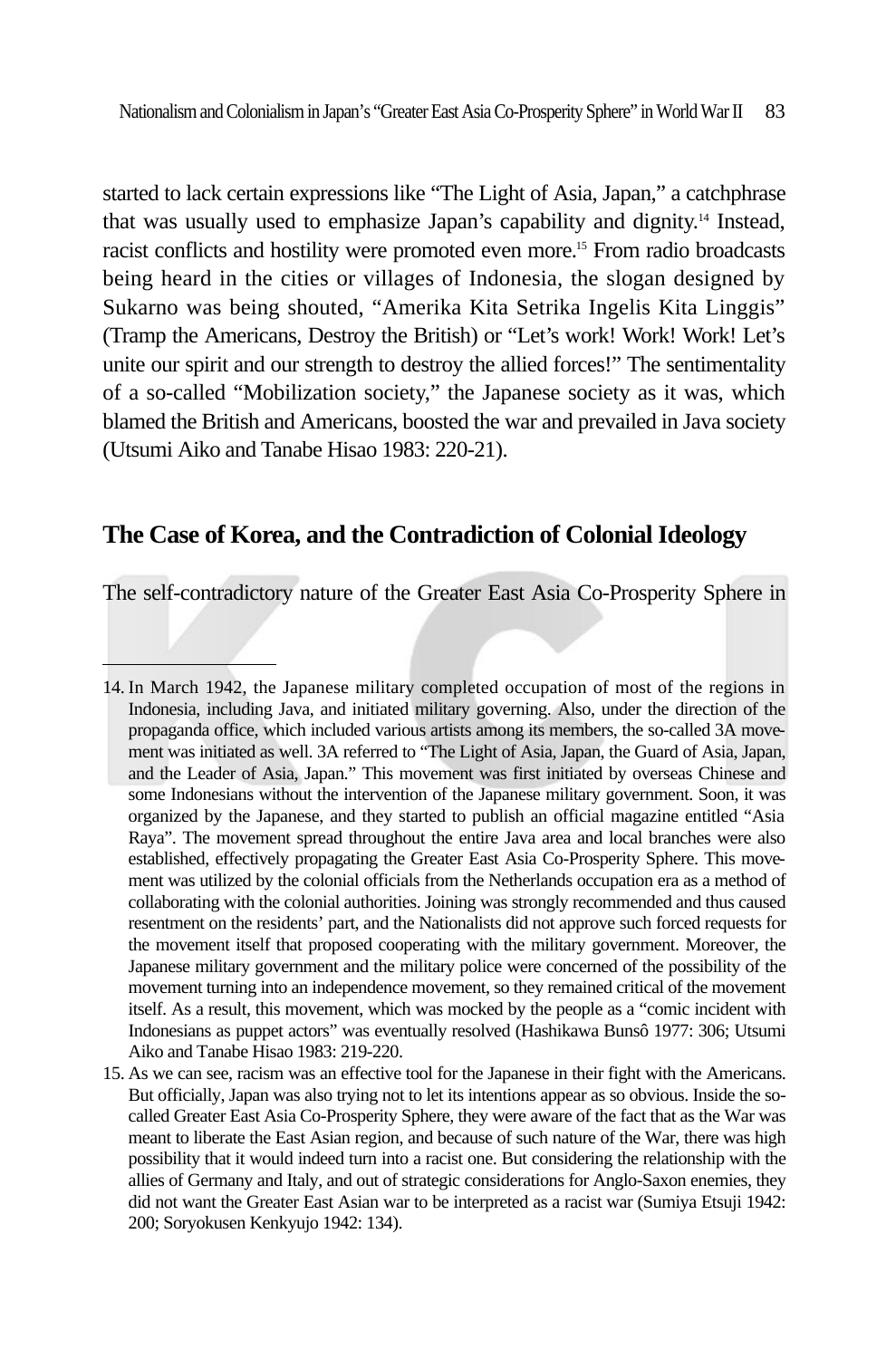terms of the national question was sharply revealed through the relationship that Japan had established with colonized countries, such as Joseon or Taiwan. Japan had forced itself into an ironic situation in which it had to own colonies while denying the concept of them at the same time. Neither from postwar studies looking at the Greater East Asia Co-Prosperity Sphere, nor from the discussions that were going on at the time, can we find any kind of discussion of the Joseon situation.

From the decision-making process of the Japanese government at the time, we can see that the Joseon matter was a very sensitive issue that was found hard for many people to discuss in an appropriate fashion. On February  $10<sup>th</sup>$ , 1942, according to the agendas established for the Discussion Committee of Establishing the Greater East Asia realm by the Cabinet, the Governor Generals of Joseon and Taiwan were initially granted the authority to attend the conference and express their opinions. But according to the regulations established and announced on February  $21<sup>st</sup>$ , 1942 that grant was denied (Akashi Yoji and Ishii Hitoshi 1995: 2). The Discussion committee of establishing the Greater East Asia realm was soon organized, and in the  $3<sup>rd</sup>$  session "he Population and the National Policies entailed by the establishment of the Greater East Asia" was selected as the primary agenda. In this session, regarding the options that should be explored in order to expand the Yamoto race (the Japanese), the issue of the Joseon people was cited as a very important one. Most of the committee members argued that "the matter should be dealt with, with caution, and as a separate case," so the issue was dropped from the agenda (Daitoa Kensetsu Shingikai 1995: 68).

Then, what was the status of Joseon or Taiwan in the concept of the Greater East Asia Co-Prosperity Sphere? There have been multiple opinions suggested upon this issue. One way of addressing the issue should have been acknowledging the existence of colonial rule while also trying to solve the problem gradually. In this context, it was declared that the diplomatic matters of the protectorates (or other entities for that matter) inside the Greater East Asia Co-Prosperity Sphere, should be dealt with by the Japanese, but the desire for the independence of each nation should be realized considering an appropriate type of polity according to the political and economic requests, or the historical, political and cultural facts of each region, which were needed in binding and uniting the Greater East Asia Co-Prosperity Sphere (Soryokusen Kenkyujo 1942: 16, 80). Shigemitsu Mamoru (重光葵), then-foreign minister in April 1943, is said to have considered once granting political independence and autonomous control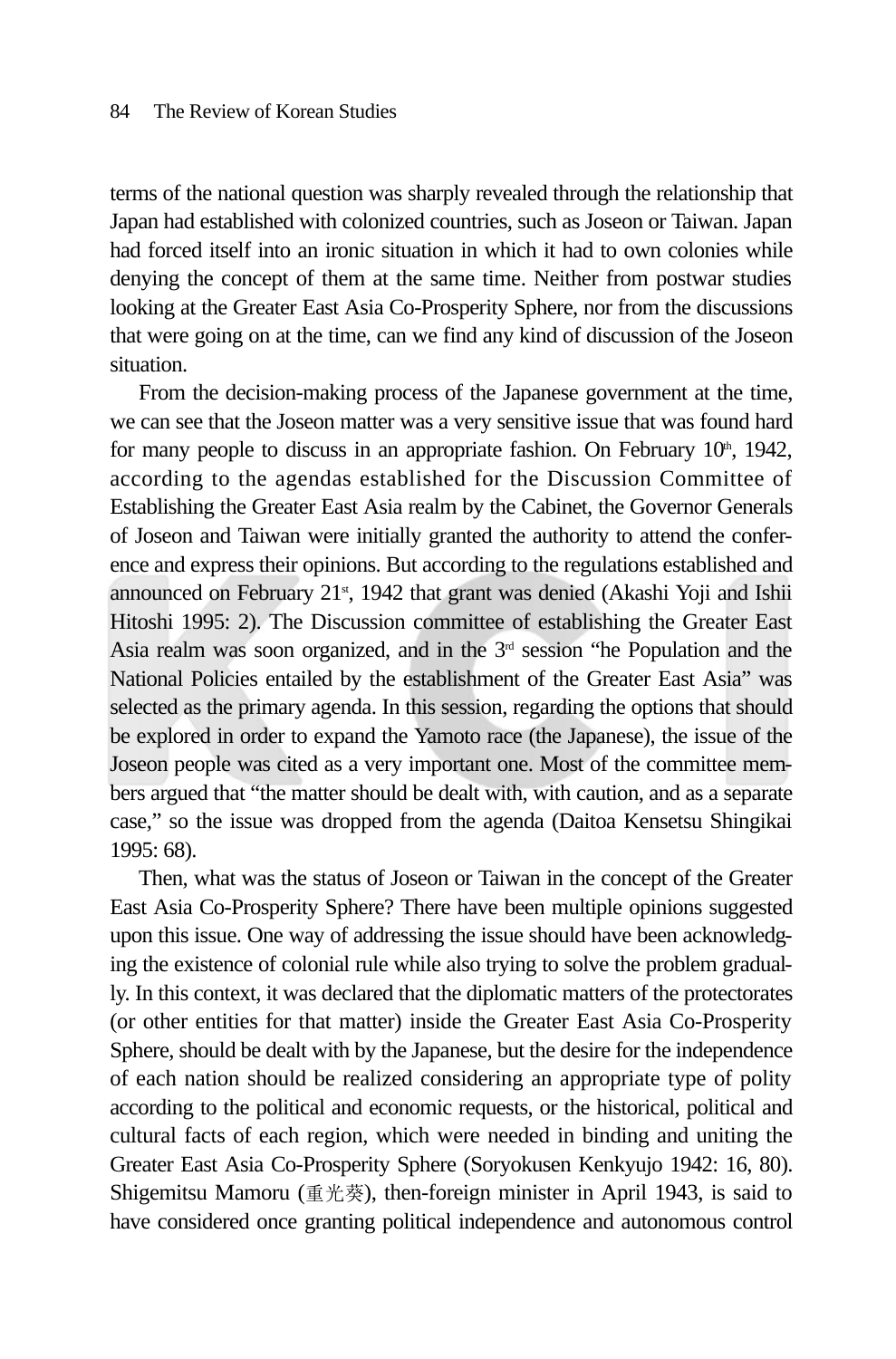to Joseon and Taiwan while also preparing to grant Indonesia independence as the war situation was rapidly deteriorating for the Japanese in the Southeast Asian region (Okazaki Hisahiko 2000: 254). But right up until the end of the war, the Japanese continued to use the Malaysia peninsula and Indonesia as part of their imperial realm, and they did not let go Joseon and Taiwan (Ono Ken'ichi 1992: 272).

On the other hand, another option should have been, other than gradually attempting to bridge the gap between doctrine and reality, defining the doctrine more strictly. Accordingly, it was declared that a region or its people that was not a nation-state could not be considered as an independent member of the Greater East Asia Co-Prosperity Sphere, and should only be considered as a member of the nation-state to which it belonged. This position led to the fact that the official units composing the Greater East Asia Co-Prosperity Sphere were not ethnic groups but independent states, so the protectorates should participate in the Greater East Asia Co-Prosperity Sphere in subordinated forms to the host country (Kokusaku Kenkyukai Jimukyoku: 41, 4-22).

This matter was also discussed in the third session of the Discussion Committee for the Establishment of the Greater East Asia, which held the national issue as the primary agenda. The chairman, the Health Minister, solicited opinion on whether Koreans were fully assimilated-Japanese or should be regarded as somewhat distinguished from the Japanese. One committee member expressed a general opinion saying that the Joseon people, who were living inside the imperial realm, should be regarded as imperial subjects. Nonetheless, he added that the Joseon people should also be distinguished from the Japanese in the homeland. He also tried to distinguish the Joseon people living in Manchuria or the U.S.S.R. from those living in the Joseon peninsula (Kikakuin and Daitoa Kensetsu Shingikai ed. 1995: 109-110). In other words, he was saying that the Joseon people living inside the Joseon peninsula should be considered as imperial subjects just like the Japanese proper, but should be distinguished at some level from other Joseon people living in other regions such as Manchuria or Russia.<sup>16</sup>

The issue of the Joseon people was also discussed with regard to the subject of industrial bases. One committee member questioned exactly what kind of industries were going to be established inside Joseon, which was being consid-

<sup>16.</sup> For detailed discussion on this issue, see Kim Keong-il (2003: 355).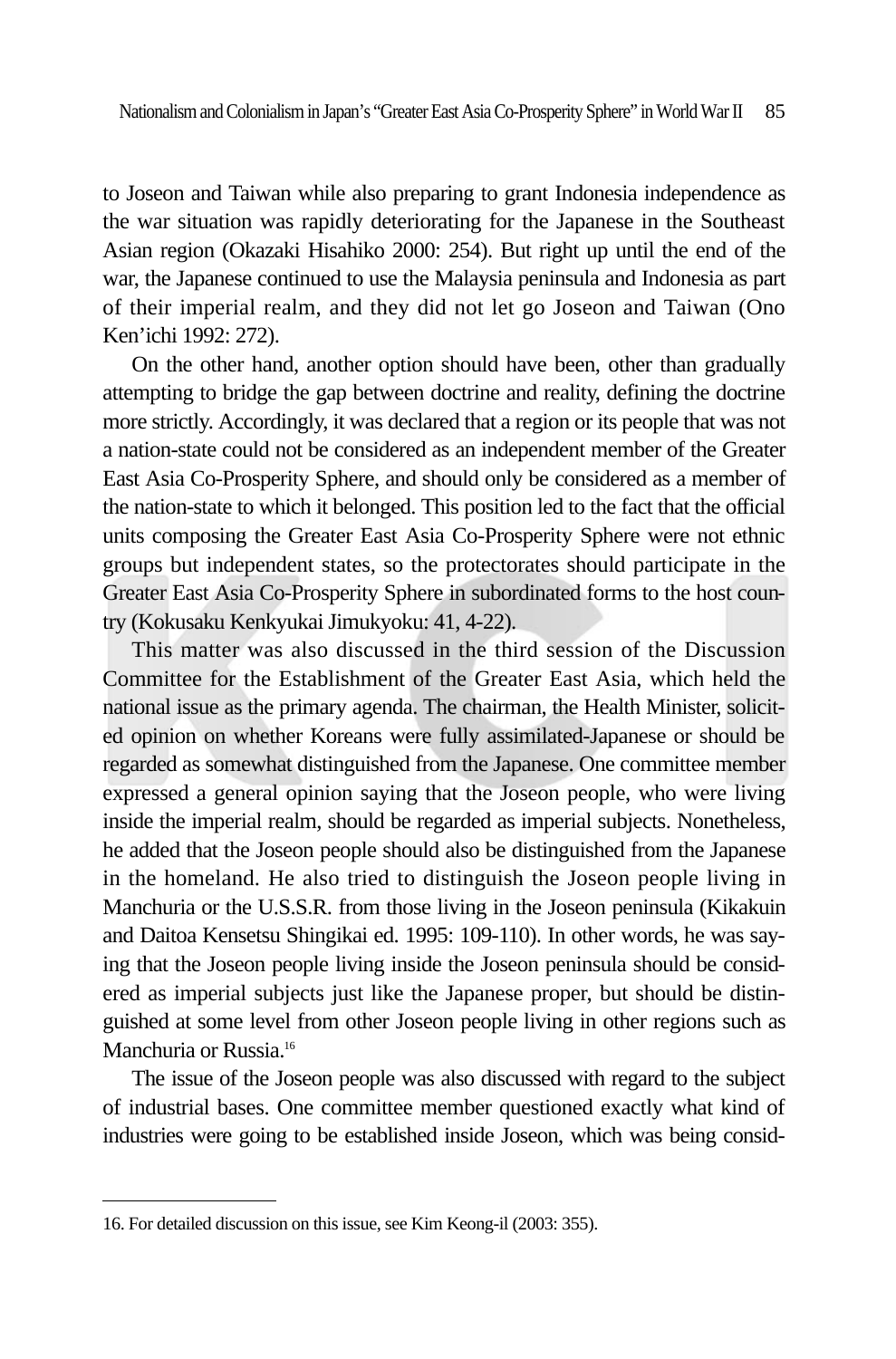ered as part of the Empire. The Chairman, the Commerce Minister, answered that "Joseon and Taiwan are considered as part of the Empire, and related matters are being considered on such terms." In other words, Japan was considering Joseon and Taiwan as entities included in the same group with Japan, and Manchuria with China in another group, and they intended to develop each region on the basis of its characteristics (Daitoa Kensetsu Shingikai 1995: 203). Joseon was considered as part of the Empire itself along with Taiwan, and for that reason Joseon was excluded from the jurisdiction of the Ministry of Greater East Asia Realm that was established in November 1942, along with the Japanese homeland, Taiwan, and Sakhalin (Akashi Yoji and Ishii Hitoshi 1995: 2).

Ozaki Hotsumi, who advocated the theory of the East Asian Cooperation Community also thought that the issue of Joseon and Taiwan nationalism was part of the Japanese Empire, and he examined how much these peoples had been assimilated into it. He speculated that the issue of Joseon nationalism would not become a major one as long as the Japanese adhered to the ultimate cause of establishing the Empire, and it would not be necessary to employ an artificial policy of assimilation (Ozaki Hotsumi 1962: 65). In other words, he was expecting that Joseon would be fully assimilated into the Japanese Empire to the extent of no longer requiring any kind of policy to ensure that. His opinion represents a stark contrast from the critical attitude toward the Japanese policies on nationalism in Southeast Asian countries. Joseon and the Southeast Asian countries were all the same colonies, yet he chose to regard them in different terms. This kind of dual attitude was in itself a vivid demonstration of the ideological shortcomings of the Japanese critical intellectuals at the time and their perception of the colonies.

As we can see, in the concept of the Greater East Asia Co-Prosperity Sphere, Japan was considering the status of the colonized Joseon in several different ways, but in essence, Japan was maintaining that Joseon was part of the Empire and therefore not a colony. But considering the history of modern colonies and the fact that colonies in Asia and Africa were colonized as peoples or tribes instead of being ruled as nation-states, there was no line that could be drawn between the logic of Western countries colonization and that of the Japanese. The Japanese tried to establish a logical basis for their strict assimilation policy targeted at Joseon or Taiwan, countries which did not go through the colonization process of Western countries but were directly integrated into the Japanese Empire. But unfortunately, the whole purpose was only for the extraction of resources and the mobilization of soldiers, and was not meant for the survival or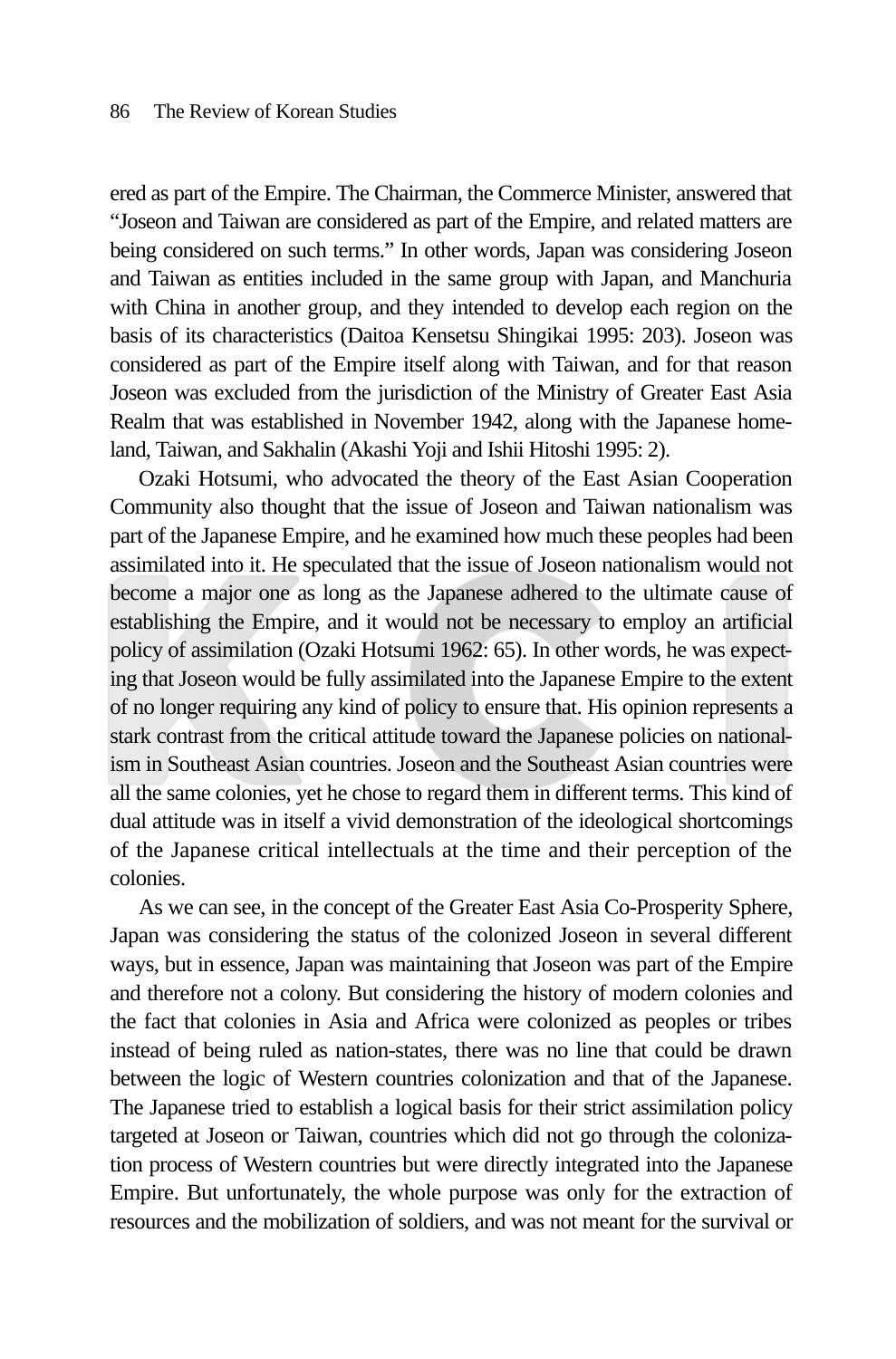prosperity of Joseon people.17

# **References**

- Akashi Yoji and Ishii Hitoshi. (1942)1995. "Kaidai." *Daitoa kensetsu shingikai kankei shiryo: Sokai bukai sokkiroku,*" Vol. 1 (大東亞建設審議會關係史料 - 總會∙部會∙速記錄 第1卷), edited by Kikakuin and Daitoa Kensetsu Shingikai. Tokyo: Ryukei Shosha.
- Daitoa Kensetsu Shingikai. (1942)1995. "Daitoa kensetsu shingikai sokai dairokukai giji sokkiroku" (大東亞建設審議會總會第6會議事速記錄). *Daitoa kensetsu shingikai kankei shiryo: Sokai bukai sokkiroku*, Vol. 1 (大東 亞建設審議會關係史料--總會∙部會∙速記錄 第1卷), edited by Kikakuin and Daitoa Kensetsu Shingikai. Tokyo: Ryukei Shosha.
- Duus, Peter. 1992. "Imperialism without Colonies: The Vision of a Greater East Asia Co-Prosperity Sphere" (Shokuminchi naki teikoku shugi--Daitoa kyoeiken no koso)." *Shiso* Vol. 814, April).
- Gerow, Aaron. 2002. "Tatakau kan kyaku--daitoa kyoeiken no nihon eiga to juyo no mondai" (戰ふ觀客-大東亞共榮圈の日本映畵と受容の問題). *Gendai shiso* (現代思想), 30(9).
- Hashikawa Bunseo. 1977. "Daitoa kyoeiken no rinen to jittai" (大東亞共榮圈の 理念と實態). *Nihonrekishi* (日本歴史)21. Tokyo: Iwanami Shoten.
- Kikakuin. 1942. "Daitoa kensetsu ni tomonau jinko oyobi minzoku seisaku toshin" (大東亞建設ニ伴フ 人口及民族政策答申). *Daitoa kensetsu kihon hosaku* (Daitoa Kensetsu Shingikai toshin, 大東亞建設基本方策(大東亞建設 審議會答申).

<sup>17.</sup> According to the mobilization plans for resources during wartime, the Manchurian area and Joseon were designated as "supplementary systems for the Japanese empire," and thus, Joseon, the ambitious "five-year plan for the industrial development of Manchuria" was abandoned (Yamamoto Yuzo 1996: 570). Also, abiding by the principle of "utilizing other peoples and countries inside the East Asian sphere for defense reasons," the Joseon and Taiwan peoples were to be mixed and integrated into the Japanese army, thus obligatory military service was officially required of them. The total number was projected to be 5% of the entire population, which amounted to 1.5 million Joseon soldiers, and 0.5 million Taiwan soldiers (Soryokusen Kenkyujo 1942: 15, 196). Based upon this estimate, the Japanese government and the cabinet decided to initiate drafting soldiers in Joseon in May 1942, and announced it in March 1943 (the actual draft was initiated on August  $1<sup>st</sup>$ ).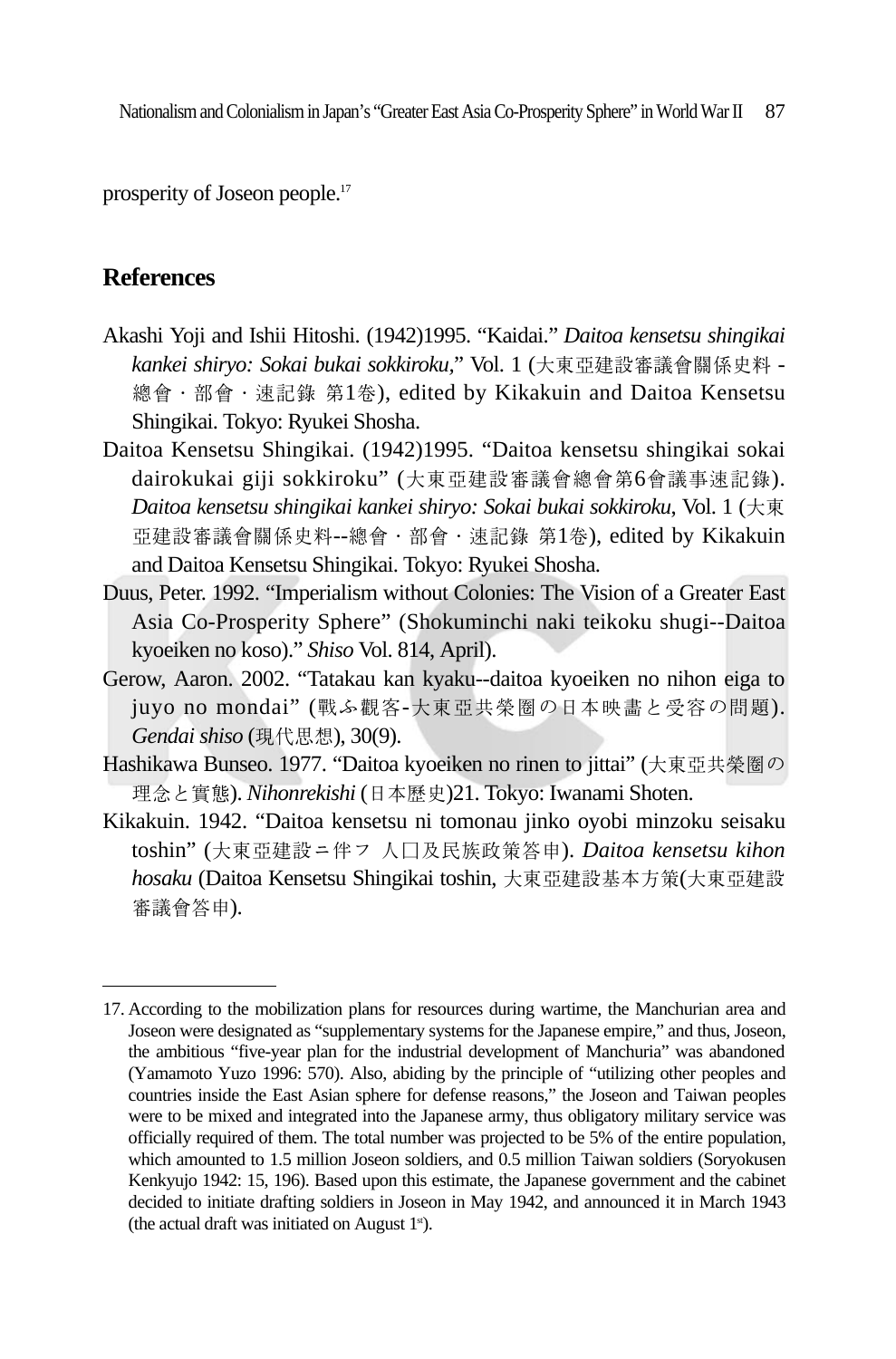- Kikakuin and Daitoa Kensetsu Shingikai ed. (1942)1995. *Daitoa kensetsu shingikai kankei shiryo: Sokai bukai sokkiroku*, Vol. 2 (大東亞建設審議會關 係史料--總會•部會•速記錄, 第2卷). Tokyo: Ryukei Shosha.
- Kim Keong-il et al. 2003. "Ilje-ui singminjibaewa donghwajuui" (Colonial Domination and Assimilation of Imperial Japan). *Hanguk sasangsa yeongu* (Study of the History of Korean Thought). Seoul: Nanam.
- Kokusaku Kenkyukai Jimukyoku. *Daitoa kyoeiken kensetsu taisaku* (大東亞共 榮圈建設對策), Vol. 1, unfinished publication.
- Maruyama Shizuo. 1965. "Daitoa kyoeiken no kyokun" (大東亞共榮圈の敎訓). *Chuo koron* (中央公論), April.
- Minagawa Masaki. 2000. "'Daitoa kyoeiken' shiso no ronri to sonokiketsu-seijigakusha yabe teiji o chushin ni" (「大東亞共榮圈」思想の論理とその歸結-政 治學者矢部貞治を中心に」). *Jinbun gakuho* (人文學報) 306, March.
- Nosaka Sanzo. 1943. "Naze senso ni hantaishitaka: Shina jihen rokushunen ni saishite nihon kokumin ni uttau" (なぜ戦争に反對したか--<支那事變>六周 年に際して日本國民に訴う). *Kaiho nippo* (解放日報), July 7.
- Odaka Tomo. 1940. "Kokka no mokuteki to tairiku keiei" (國家の目的と大陸經 營). *Tairiku bunka kenkyu* (大陸文化硏究), edited by Keijo Teikoku Daigaku Tairiku Bunka Kenkyukai. Tokyo: Iwanami Shoten.
- Okabe Makio. 1992. "Daitoa kyoeiken to tojo seiken" (大東亞共榮圈と東條政 權). Rekishihyoron (�史評論), Vol. 508.
- Okazaki Hisahiko. 2000. "Daitoa kyoeiken-ajia no dokuritsu o jitsugen subeku daitoa kaigi ga kaisaisareta"(大東亞共榮圈-アジアの獨立を實現すべく大東 亞會議が 開催された). *Voice* 274.
- Oketani Hideaki. 1991. "Showa seishinshi no kokoromi-16-Daitoa kyoeiken" (昭和精神史のこころみ-16-大東亞共榮圈). *Bungakukai* (文學界) 45(6), May.
- Ono Ken'ichi. 1992. "Daitoa kyoeiken no koso to kyobo--Keishoshitewa naranai kako" (大東亞共榮圈の構想と凶暴--繼承してはならない過去). *Zen'ei* (前衛) 619.
- Ozaki Hotsumi. (1940)2004. "Nanpomondai to shinamondai"(南方問題と支那 問題), *Shin'ajia*(新亞細亞), December. Reprinted in Yonetani Masafumi ed. Ozaki hotsumi *jihyoshu: Nitchu sensoki no higashiajia*(尾崎秀實時評集 - 日 中戰爭期の東アジア), Tokyo: Heibonsha.

\_\_\_\_\_. 2004(1941). "Toa kyoeiken no kiteiniyokotawaru juyo mondai"(東亞共 榮圈の基底に橫たはる重要問題), Kaizo(改造), March. Reprinted in Yonetani Masafumi ed., *Ozaki hotsumi jihyoshu: Nitchu sensoki no higashia-*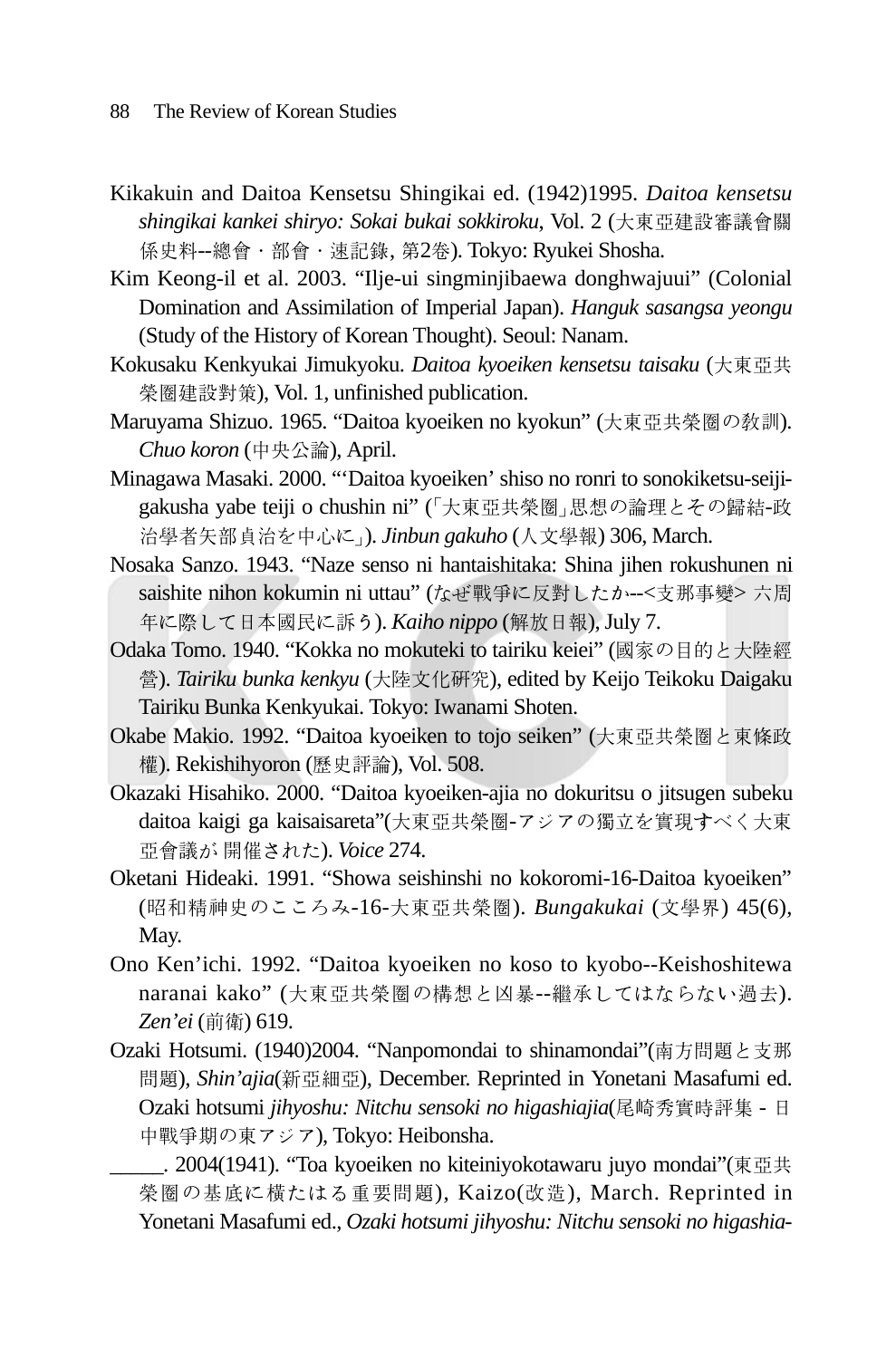*jia*(尾崎秀實時評集 - 日中戰爭期の東アジア), Tokyo: Heibonsha.

- \_\_\_\_\_. 1962(1944). "Ozaki, hotsumi no shuki 2"(尾崎秀實の手記(二)). Reprinted in Obi Toshito ed., *Gendaishi shiryo 2-zoruge jiken*(現代史資料2 - ゾルゲ事件). Tokyo: Misuzushobo.
- Peatttie, Mark R. 1988. *Nan'yo- : The Rise and Fall of the Japanese in Micronesia, 1885-1945.* Honolulu: University of Hawaii Press.
- Pelz, Stephen. 1974. "Riso no teikoku--Shin chitsujo kensetsu eno yume (1928- 1940)." *Kindai nihon no taigai taido,* Sato Seizaburo and Roger Dingman ed. Tokyo: Tokyo Daigakushuppankai.
- Soryokusen Kenkyujo. 1942. *Daitoa kyoeiken kensetsu genan(soko)*( 大東亞共 榮圈建設原案(草稿)).
- Sumiya Etsuji. 1942. *Daitoa kyoeiken shokuminron*(大東亞共榮圈植民論). Tokyo: Seikatsusha.
- Takeuchi Yoshimi et al. 1963. "Daitoa kyoeiken no rinen to genjitsu (zadankai)"(大東亞共榮圈の�念と現實(座談會)). *Shiso no kagaku* (思想の 科學)21.
- Utsumi Aiko and Tanabe Hisao. 1983. *Aajia kara mita "Daitoa kyoeiken"*(アジ アからみた「大東亞共榮圈)). Tokyo: Nashinokisha.
- Yamamoto Yuzo. 1996. "Daitoa kyoeiken koso to sonokozo?'daitoa kensetsu shingikai' toshin o chushin ni"(「大東亞共榮圈構想とその構造 - 「大東亞建 設審議會」答申を中心に). *Kindai nihon no ajia ninshiki*(近代日本のアジア 認識), edited by Furuya Tetsuo. Tokyo: Furuya Tetsuo.
- Yun Hwi-tak. 2001. "Manjugugui 2deung gung(gong)min" (Second-Class Citizens (Public) of Manchukuo). *Yeoksa hakbo* (The Korean Historical Review) 169.

**Kim Keong-il** is a professor of sociology at the Graduate School of Korean Studies, The Academy of Korean Studies. He wrote several books on Korean modernity, labor history, and feminist history; he is concerned with issues on East Asia as well as knowledge and poverty in Korean society.